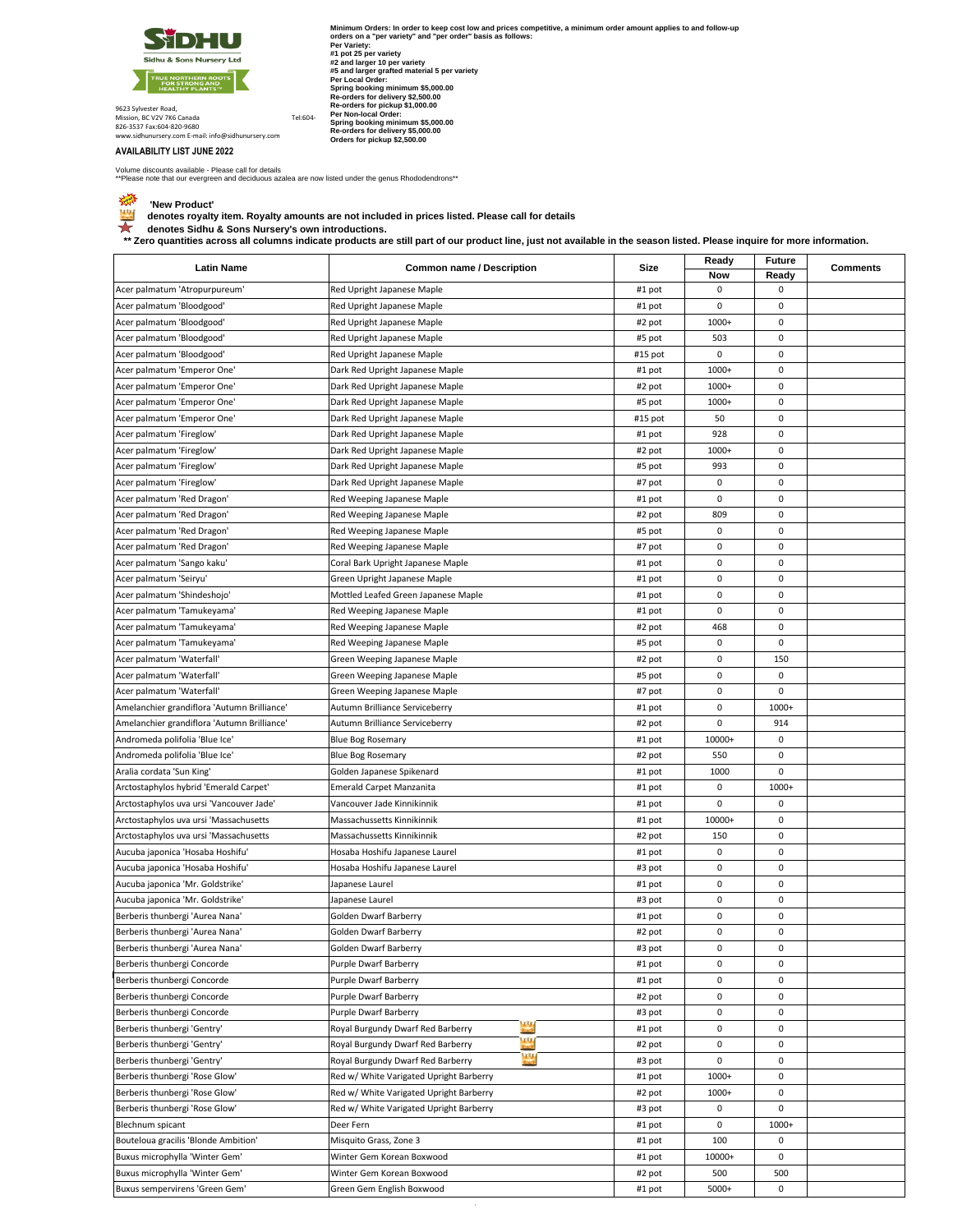| <b>Latin Name</b>                                                        | <b>Common name / Description</b>                             | Size             | Ready          | <b>Future</b> | <b>Comments</b> |
|--------------------------------------------------------------------------|--------------------------------------------------------------|------------------|----------------|---------------|-----------------|
|                                                                          |                                                              |                  | Now            | Ready         |                 |
| Buxus sempervirens 'Green Gem'                                           | Green Gem English Boxwood                                    | #2 pot           | 1000+          | 0             |                 |
| Buxus sempervirens 'Green Gem'                                           | Green Gem English Boxwood                                    | #3 pot           | 51             | $\mathbf 0$   |                 |
| Buxus sempervirens 'Green Mountain'                                      | Green Mountain English Boxwood                               | #1 pot           | 1000+          | 10000+        |                 |
| Buxus sempervirens 'Green Mountain'                                      | Green Mountain English Boxwood                               | #2 pot           | 1000+          | 170           |                 |
| Buxus sempervirens 'Green Mountain'<br>Buxus sempervirens 'Green Velvet' | Green Mountain English Boxwood                               | #3 pot<br>#1 pot | 474<br>1000+   | 0<br>0        |                 |
| Buxus sempervirens 'Green Velvet'                                        | Green Velvet English Boxwood<br>Green Velvet English Boxwood | #1 pot           | 1000+          | 10000+        |                 |
| Buxus sempervirens 'Green Velvet'                                        | Green Velvet English Boxwood                                 | #2 pot           | 5000+          | 0             |                 |
| Buxus sempervirens 'Green Velvet'                                        | Green Velvet English Boxwood                                 | #3 pot           | 1000+          | 0             |                 |
| Calluna vulgaris 'Dark Beauty'                                           | <b>Red Summer Heather</b>                                    | #1 pot           | 100            | 0             |                 |
| Calluna vulgaris 'Fire Fly'                                              | Mauve, Golden Yellow Foliage, Summer Heather                 | #1 pot           | $\mathbf 0$    | 0             |                 |
| Calluna vulgaris 'H.E. Beale'                                            | Pink Summer Heather                                          | #1 pot           | 100            | 0             |                 |
| Calluna vulgaris 'Multicolor'                                            | Mauve, Golden-Yellow Foliage, Summer Heather                 | #1 pot           | 100            | 0             |                 |
| Calluna vulgaris 'Silver Knight'                                         | Lavender, Wooly Gray Foliage, Summer Heather                 | #1 pot           | 50             | 0             |                 |
| Calluna vulgaris 'Spring Torch'                                          | Purple Summer Heather                                        | #1 pot           | 100            | $\mathbf 0$   |                 |
| Calluna vulgaris 'Tib'                                                   | <b>Heather Summer Pink</b>                                   | #1 pot           | 200            | $\mathbf 0$   |                 |
| Calluna vulgaris 'Winter Chocolate'                                      | Lavender, Orange Fall Foliage, Summer Heather                | #1 pot           | 100            | 0             |                 |
| Chamaecyparis pisifera 'Golden Mops'                                     | Golden Mops False Cypress                                    | #1 pot           | 0              | 0             |                 |
| Chamaecyparis pisifera 'Golden Mops'                                     | Golden Mops False Cypress                                    | #2 pot           | 0              | $\mathbf 0$   |                 |
| Chamaecyparis pisifera 'Golden Mops'                                     | Golden Mops False Cypress                                    | #3 pot           | 303            | 1000+         |                 |
| Calycanthus floridus 'Michael Lindsey'                                   | Michael Lindsey Eastern Sweetshrub                           | #7 pot           | 0              | 0             |                 |
| Calycanthus xraulstonii 'Hartlage Wine'                                  | Hartlage Wine Eastern Sweetshrub                             | #1 pot           | 0              | 0             |                 |
| Calycanthus xraulstonii 'Hartlage Wine'                                  | Hartlage Wine Eastern Sweetshrub                             | #1 pot           | 0              | 0             |                 |
| Calycanthus xraulstonii 'Hartlage Wine'                                  | Hartlage Wine Eastern Sweetshrub                             | #2 pot           | 431            | 787           |                 |
| Calycanthus xraulstonii 'Hartlage Wine'                                  | Hartlage Wine Eastern Sweetshrub                             | #5 pot           | 529            | 154           |                 |
| Comptonia peregrina                                                      | Sweet Fern                                                   | #1 pot           | 0              | $\mathbf 0$   |                 |
| Cornus alba 'Argenteo-marginata'                                         | Variegated Silverleaf Shrub Dogwood                          | #1 pot           | 0              | 1000+         |                 |
| Cornus alba 'Bailhalo'                                                   | Ivory Halo Dwarf Silverleaf Shrub Dogwood                    | #1 pot           | 0              | 1000+         |                 |
| Cornus sanguinea 'Midwinter Fire'                                        | Midwinter Fire Twig Dogwood                                  | #1 pot           | 0              | 912           |                 |
| Cornus sericea 'Cardinal'                                                | Cardinal Red Osier Shrub Dogwood                             | #1 pot           | 0              | 1000+         |                 |
| Cornus sericea 'Kelseyi'                                                 | Kelsey Red Osier Dogwood                                     | #1 pot           | 0              | 1000+         |                 |
| Cotoneaster dammeri 'Coral Beauty'                                       | Coral Beauty Bearberry Cotoneaster                           | #1 pot           | 0              | 5000+         |                 |
| Cotinus coggygria 'Ancot'                                                | Golden Smokebush                                             | #1 pot           | 0              | 0             |                 |
| Cotinus coggygria 'Ancot'                                                | Golden Smokebush                                             | #2 pot           | 0              | $\mathbf 0$   |                 |
| Cotinus coggygria 'Cotsidh5'                                             | Velveteeny Purple Smokebush™ CPBR5837                        | #1 pot           | 1000+          | 10000+        |                 |
| Cotinus coggygria 'Cotsidh5'                                             | Velveteeny Purple Smokebush™ CPBR5837<br>$\rightarrow$       | #2 pot           | 0              | $\mathbf 0$   |                 |
| Cotinus coggygria 'Cotsidh5'                                             | Velveteeny Purple Smokebush™ CPBR5837                        | #3 pot           | 258            | 1000+         |                 |
| Cotinus coggygria 'Royal Purple'                                         | Royal Purple Smoke Bush<br>Royal Purple Smoke Bush           | #1 pot<br>#2 pot | 0<br>100       | 5000+<br>0    |                 |
| Cotinus coggygria 'Royal Purple'<br>Cotinus coggygria 'Royal Purple'     | Royal Purple Smoke Bush                                      | #3 pot           | 0              | 816           |                 |
| Cotinus coggygria 'Young Lady'                                           | Young Lady Green Smokebush                                   | #1 pot           | 1000+          | 1000+         |                 |
| Cotinus coggygria 'Young Lady'                                           | Young Lady Green Smokebush                                   | #2 pot           | 190            | 0             |                 |
| Cupressocyparis x leylandii 'Green Rocket'                               | <b>Ast</b><br>Leyland Cyprus                                 | #1 pot           | $\mathbf 0$    | 0             |                 |
| Cupressocyparis x leylandii 'Green Rocket'                               | m<br>Leyland Cyprus                                          | #2 pot           | 0              |               |                 |
| Erica carnea 'Springwood Pink'                                           |                                                              |                  |                |               |                 |
|                                                                          |                                                              |                  |                | $\pmb{0}$     |                 |
| Erica carnea 'Springwood White'                                          | Pink Winter Heather<br>White Winter Heather                  | #1 pot<br>#1 pot | 5000+<br>1000+ | 0<br>0        |                 |
| Erica darlyensis 'Kramer's Red'                                          | Red Winter Heather                                           |                  | 1000+          | 0             |                 |
|                                                                          |                                                              | #1 pot<br>#1 pot | 553            | 0             |                 |
| Euonymus alata 'Compacta'<br>Euonymus alata 'Compacta'                   | Dwarf Burning Bush<br>Dwarf Burning Bush                     | #2 pot           | 500            | 0             |                 |
| Euonymus alata 'Compacta'                                                | Dwarf Burning Bush                                           | #3 pot           | 250            | 0             |                 |
| Euonymus fortunei 'Canadale Gold'                                        | Green w/Golden Leaf Wintercreeper                            | #1 pot           | 5000+          | 0             |                 |
| Euonymus fortunei 'Canadale Gold'                                        | Green w/Golden Leaf Wintercreeper                            | #2 pot           | 1000+          | 0             |                 |
| Euonymus fortunei 'Emerald Gaiety'                                       | Green w/ Silver Leaf Wintercreeper                           | #1 pot           | 10000+         | 0             |                 |
| Euonymus fortunei 'Emerald Gaiety'                                       | Green w/ Silver Leaf Wintercreeper                           | #2 pot           | 1000+          | 0             |                 |
| Euonymus fortunei 'Emerald 'n Gold'                                      | Emerald 'n Gold Wintercreeper                                | #1 pot           | 10000+         | 0             |                 |
| Euonymus fortunei 'Emerald 'n Gold'                                      | Emerald 'n Gold Wintercreeper                                | #2 pot           | 1000+          | 0             |                 |
| Euonymus japonicus 'Lankveld03'                                          | <b>MA</b><br>Paloma Blanca Euonymus                          | #1 pot           | 314            | 0             |                 |
| Euonymus japonicus 'Lankveld03'                                          | <b>MA</b><br>Paloma Blanca Euonymus                          | #2 pot           | 1000+          | 0             |                 |
| Euonymus japonicus 'Lankveld03'                                          | <b>ASS</b><br>Paloma Blanca Euonymus                         | #3 pot           | 50             | 0             |                 |
| Fothergilla gardenii 'Mount Airy'                                        | Mount Airy Fothergilla                                       | #1 pot           | 1000+          | 0             |                 |
| Fothergilla gardenii 'Mount Airy'                                        | Mount Airy Fothergilla                                       | #2 pot           | 0              | 0             |                 |
| Fothergilla gardenii 'Mount Airy'                                        | Mount Airy Fothergilla                                       | #3 pot           | 0              | $\pmb{0}$     |                 |
| Gaultheria procumbens 'Gaulbri1'                                         | Winter Splash™ Wintergreen USPP30,791 CPBR5838               | #1 pot           | 1000+          | 0             |                 |
| Gaultheria shallon                                                       | Salal                                                        | #1 pot           | 1000+          | 0             |                 |
| Gaultheria shallon 'Gaulsidh12'                                          | ★<br>Cascade Sunrise™ PPAF CPBRAF                            | #1 pot           | 1000+          | 0             |                 |
| Grasses                                                                  |                                                              |                  |                |               |                 |
| Calamagrostis x acutiflora 'Eldorado'                                    | Eldorado Feather Reed Grass, Green w/Gold, Zone 4            | #1 pot           | 118            | 0             |                 |
| Calamagrostis x acutiflora 'Karl Foerster'                               | Feather Reed Grass, Zone 3                                   | #1 pot           | 0              | 0             |                 |
| Calamagrostis x acutiflora 'Karl Foerster'                               | Feather Reed Grass, Zone 3                                   | #2 pot           | 0              | $\pmb{0}$     |                 |
| Calamagrostis x acutiflora 'Overdam'                                     | Feather Reed Grass, Green w/Cream, Zone 4                    | #1 pot           | 0              | 0             |                 |
| Carex laxiculmis 'Hobb'<br>Carex morrowii 'Ice Dance'                    | Bunny Blue Sedge, Zone 5<br>Sedge, Green w/White, Zone 5     | #1 pot<br>#1 pot | 102<br>0       | 0<br>0        |                 |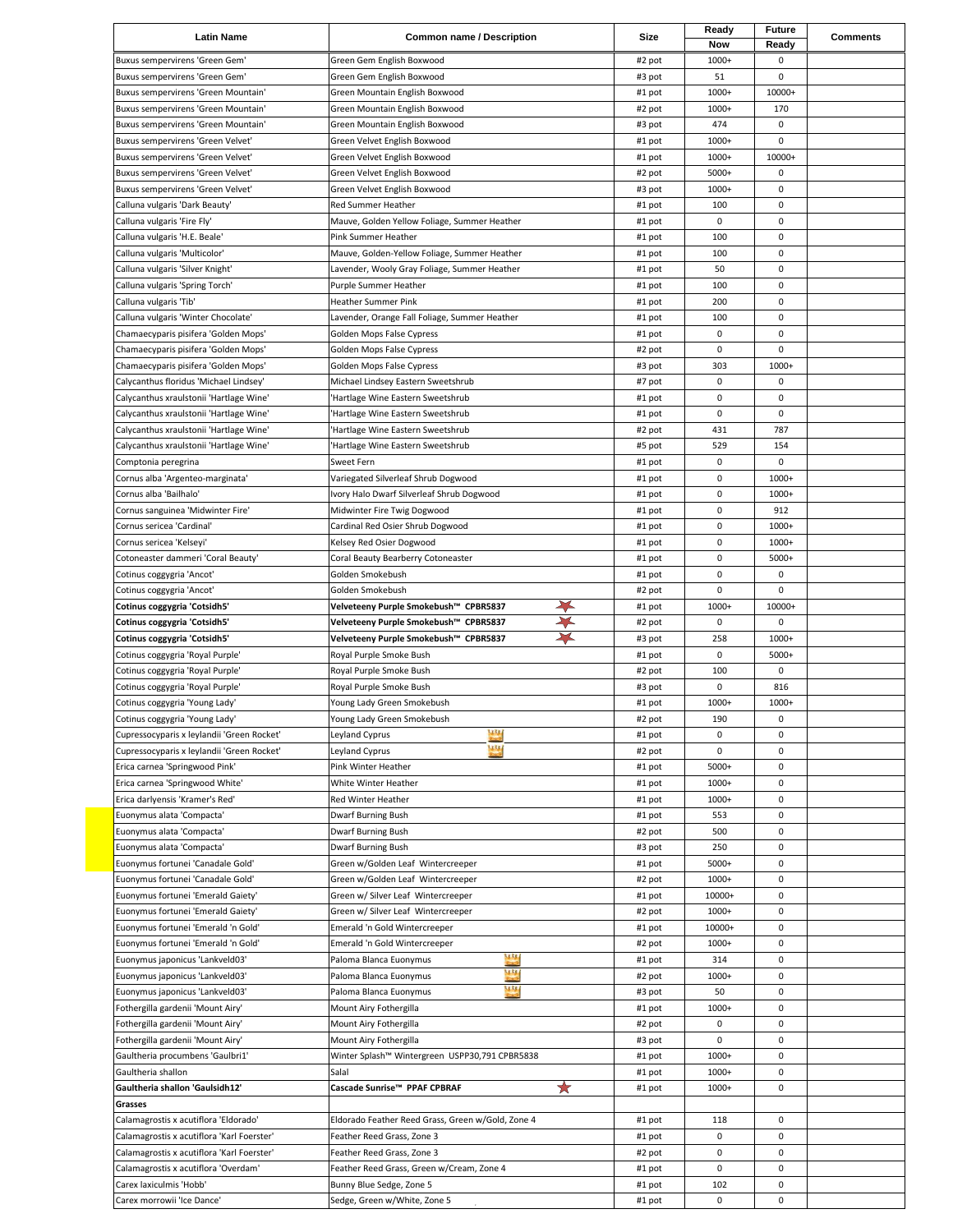| <b>Latin Name</b>                                               | <b>Common name / Description</b>                                     | Size             | Ready       | <b>Future</b>    | <b>Comments</b> |
|-----------------------------------------------------------------|----------------------------------------------------------------------|------------------|-------------|------------------|-----------------|
|                                                                 |                                                                      |                  | Now         | Ready            |                 |
| Carex oshimensis 'Evergold'                                     | Sedge, Green w/Cream, Zone 5                                         | #1 pot           | 500         | 1000+            |                 |
| Chasmanthium latifolium                                         | Northern Sea Oats, Zone 3                                            | #1 pot           | 0           | 0                |                 |
| Chasmanthium latifolium 'Little Tickler'                        | Northern Sea Oats Little Tickler, Zone 5                             | #1 pot           | 0           | 0                |                 |
| Festuca ovina 'Elijah Blue                                      | Blue Fescue, Zone 4<br>Japanese Forest Grass, Golden, Zone 5         | #1 pot           | 0<br>0      | 0<br>5000+       |                 |
| Hakonechloa macra 'All Gold'<br>Hakonechloa macra 'All Gold'    | Japanese Forest Grass, Golden, Zone 5                                | #1 pot<br>#2 pot | 0           | $\mathbf 0$      |                 |
| Hakonechloa macra 'Aureola'                                     | Japanese Forest Grass, Green w/Gold, Zone 5                          | #1 pot           | 250         | 10000+           |                 |
| Hakonechloa macra 'Aureola'                                     | Japanese Forest Grass, Green w/Gold, Zone 5                          | #2 pot           | 500         | 0                |                 |
| Hakonechloa macra                                               | Japanese Forest Grass, Green, Zone 5                                 | #1 pot           | 0           | 0                |                 |
| Helictotrichon sempervirens                                     | Blue Oat Grass, Zone 4                                               | #1 pot           | 0           | 0                |                 |
| Helictotrichon sempervirens 'Sapphire'                          | Blue Oat Grass, Zone 4                                               | #1 pot           | 0           | 0                |                 |
| Imperata cylindrica 'Red Baron'                                 | Japanese Blood Grass, Zone 5                                         | #1 pot           | 0           | 0                |                 |
| Miscanthus sinensis 'Gold Bar'                                  | Compact Porcupine Grass, Green w/Yellow, Zone 5                      | #1 pot           | 100         | $\mathbf 0$      |                 |
| Miscanthus x 'Giganteus'                                        | Giant Silver Grass, Zone 4                                           | #2 pot           | 0           | 0                |                 |
| Miscanthus sinensis 'Gracillimus'                               | Maiden Grass, Zone 5                                                 | #1 pot           | 0           | 0                |                 |
| Miscanthus sinensis 'Graziella'                                 | Maiden Grass, Zone 5                                                 | #1 pot           | 657         | 0                |                 |
| Miscanthus sinensis 'Huron Star'                                | Maiden Grass, Green w/White, Zone 4                                  | #1 pot           | 682         | $\mathbf 0$      |                 |
| Miscanthus sinensis 'Huron Sunrise'                             | Maiden Grass, Zone 4                                                 | #1 pot           | 257         | 0                |                 |
| Miscanthus sinensis 'Morning Light'                             | Maiden Grass, Green w/Cream, Zone 5                                  | #1 pot           | 0           | 0                |                 |
| Miscanthus sinensis 'Purpurascens'                              | Flame Grass, Green w/Red, Zone 5                                     | #1 pot           | 1000+       | $\mathbf 0$      |                 |
| Miscanthus sinensis 'Purpurascens'                              | Flame Grass, Green w/Red, Zone 5                                     | #2 pot           | 0           | 0                |                 |
| Miscanthus sinensis 'Red Chief"                                 | Maiden Grass, Zone 5                                                 | #1 pot           | 0           | $\mathbf 0$      |                 |
| Miscanthus sinensis 'Rigoletto'                                 | Maiden Grass, Green w/Cream, Zone 5                                  | #1 pot           | 0           | $\pmb{0}$        |                 |
| Miscanthus sinensis 'Silberfeder'                               | Silver Feather Maiden Grass, Zone 4                                  | #1 pot           | 1000+       | $\mathbf 0$      |                 |
| Miscanthus sinensis 'Silberfeder'                               | Silver Feather Maiden Grass, Zone 4                                  | #2 pot           | 1000+       | 0                |                 |
| Miscanthus sinensis 'Strictus'                                  | Porcupine Grass, Green w/Yellow, Zone 5                              | #1 pot           | 0           | 0                |                 |
| Miscanthus sinensis 'Strictus'                                  | Porcupine Grass, Green w/Yellow, Zone 5                              | #2 pot           | 100         | 0                |                 |
| Molinia caerulea 'Variegata'                                    | Varigated Moor Grass, Green w/Cream, Zone 4                          | #1 pot           | 0           | 0                |                 |
| Ophiopogon planiscapus 'Nigrescens'                             | Black Mondo Grass, Zone 7                                            | #1 pot           | 1000+       | 0                |                 |
| Panicum virgatum 'Cape Breeze'                                  | Compact Switch Grass, Zone 4                                         | #1 pot           | 0           | 0                |                 |
| Panicum virgatum 'Heavy Metal'                                  | Blue Switch Grass, Zone 4                                            | #1 pot           | 0           | $\mathbf 0$      |                 |
| Panicum virgatum 'Heavy Metal'<br>Panicum virgatum 'North Wind' | Blue Switch Grass, Zone 4<br>Tall Switch Grass, Green w/Gold, Zone 5 | #2 pot           | 91<br>0     | 0<br>$\mathbf 0$ |                 |
| Panicum virgatum 'North Wind'                                   | Tall Switch Grass, Green w/Gold, Zone 5                              | #1 pot<br>#2 pot | 329         | $\mathbf 0$      |                 |
| Panicum virgatum 'Shenandoah'                                   | Switch Grass, Green w/Burgundy, Zone 5                               | #1 pot           | 186         | 0                |                 |
| Panicum virgatum 'Shenandoah'                                   | Switch Grass, Green w/Burgundy, Zone 5                               | #2 pot           | 1000+       | $\mathbf 0$      |                 |
| Pennisetum alopecuriodes                                        | Fountain Grass, Zone 6                                               | #1 pot           | 0           | 0                |                 |
| Pennisetum alopecuriodes 'Hameln'                               | Dwarf Fountain Grass, Zone 5                                         | #1 pot           | 83          | 0                |                 |
| Pennisetum alopecuriodes 'Red Head'                             | Red Head Fountain Grass, Zone 5                                      | #1 pot           | 0           | 0                |                 |
| Saccharum ravennae                                              | Plume Grass, Zone 5                                                  | #1 pot           | 750         | 0                |                 |
| Saccharum ravennae                                              | Plume Grass, Zone 5                                                  | #2 pot           | 350         | 0                |                 |
| Schizachyrium scoparium 'Standing Ovation'                      | Little Bluestem Grass, Zone 3                                        | #1 pot           | 0           | 0                |                 |
| Sporobolus heterolepsis                                         | Prarie Dropseed, Zone 3                                              | #1 pot           | 605         | 0                |                 |
| Hemerocallis hybrid 'Stella d'Oro'                              | Golden Yellow Day Lily                                               | #1 pot           | 364         | 5000+            |                 |
| Hydrangea arborescens 'Annabelle'                               | White, Smooth Leaf Hydrangea                                         | #1 pot           | 10000+      | 0                |                 |
| Hydrangea arborescens 'Annabelle'                               | White, Smooth Leaf Hydrangea                                         | #2 pot           | 457         | 0                |                 |
| Hydrangea macrophylla 'All Summer Beauty'                       | Blue Mophead Hydrangea                                               | #1 pot           | 275         | 0                |                 |
| Hydrangea paniculata 'Pink Diamond'                             | Pink Panicle Hydrangea                                               | #2 pot           | 172         | $\pmb{0}$        |                 |
| Hydrangea petiolaris                                            | White Climbing Hydrangea Vine                                        | #1 pot stk.      | 0           | 0                |                 |
| Hydrangea petiolaris                                            | White Climbing Hydrangea Vine                                        | #2 pot stk.      | 400         | 0                |                 |
| Hydrangea petiolaris                                            | White Climbing Hydrangea Vine                                        | #3 pot stk.      | 120         | 0                |                 |
| Ilex crenata 'Convexa'                                          | Japanese Holly                                                       | #1 pot           | 1000+       | 0                |                 |
| Ilex crenata 'Convexa'                                          | Japanese Holly                                                       | #2 pot           | 680         | 0                |                 |
| Ilex crenata 'Sky Pencil'<br>Ilex glabra 'Compacta'             | Sky Pencil Japanese Holly                                            | #1 pot           | 851<br>1000 | 0<br>0           |                 |
| Ilex glabra 'Densa'                                             | Compact Inkberry Holly<br>Dense Inkberry Holly                       | #1 pot<br>#1 pot | 1000        | 0                |                 |
| Ilex glabra 'Shamrock'                                          | Shamrock Inkberry Holly                                              | #1 pot           | 1000+       | $\mathsf 0$      |                 |
| Ilex meserveae 'Blue Princess/Prince'                           | Blue Prince/Prince Holly Combination                                 | #1 pot           | 10000+      | 10000+           |                 |
| Ilex meserveae 'Blue Princess/Prince'                           | Blue Prince/Prince Holly Combination                                 | #2 pot           | 5000+       | 0                |                 |
| Ilex verticillata 'Red Sprite'                                  | Red Sprite Winterberry Deciduous Holly                               | #1 pot           | 5000+       | 0                |                 |
| Iris tenax                                                      | Oregon Iris                                                          | #1 pot           | 0           | 0                |                 |
| Iris versicolor                                                 | <b>Blue Flag Iris</b>                                                | #1 pot           | 725         | 0                |                 |
| Juniperus chinensis 'Armstrongii'                               | Armstrong Juniper                                                    | #1 pot           | 1000+       | 0                |                 |
| Juniperus chinensis 'Monlep'                                    | Mint Julep Green Spreading Juniper                                   | #1 pot           | 1000+       | 10000+           |                 |
| Juniperus chinensis 'Monlep'                                    | Mint Julep Green Spreading Juniper                                   | #2 pot           | 0           | 0                |                 |
| Juniperus chinensis 'Monlep'                                    | Mint Julep Green Spreading Juniper                                   | #3 pot           | 0           | 618              |                 |
| Juniperus chinensis 'Nick's Compact'                            | Nick's Compact Juniper                                               | #1 pot           | 0           | 0                |                 |
| Juniperus chinensis 'Nick's Compact'                            | Nick's Compact Juniper                                               | #2 pot           | 193         | 0                |                 |
| Juniperus chinensis 'Old Gold'                                  | Old Gold Spreading Juniper                                           | #1 pot           | 250         | 0                |                 |
| Juniperus chinensis 'Pfitzeriana Aurea'                         | Gold Tip Pfitzer Spreading Juniper                                   | #2 pot           | 114         | 0                |                 |
| Juniperus chinensis 'Pfitzeriana Aurea'                         | Gold Tip Pfitzer Spreading Juniper                                   | #3 pot           | 380         | 0                |                 |
| Juniperus conferta 'Blue Pacific'                               | Blue Pacific Shore Juniper                                           | #2 pot           | 0           | 0                |                 |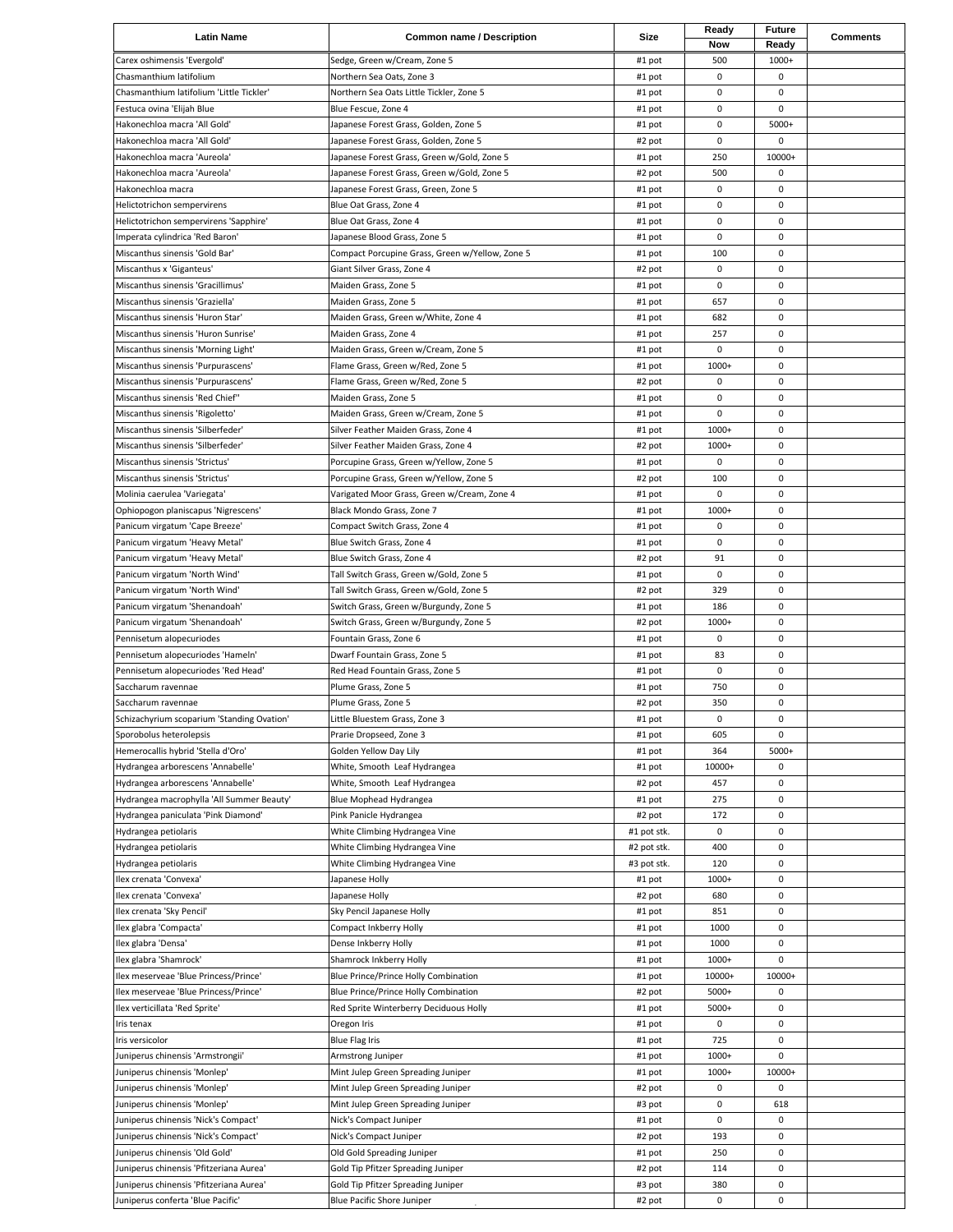| <b>Latin Name</b>                                                    | <b>Common name / Description</b>                                                                     | Size             | Ready<br>Now         | Future<br>Ready | <b>Comments</b> |
|----------------------------------------------------------------------|------------------------------------------------------------------------------------------------------|------------------|----------------------|-----------------|-----------------|
| Juniperus conferta 'Blue Pacific'                                    | Blue Pacific Shore Juniper                                                                           | #3 pot           | 544                  | 0               |                 |
| Juniperus horizontalis 'Bar Harbour'                                 | Bar Harbour Juniper                                                                                  | #2 pot           | 66                   | 0               |                 |
| Juniperus horizontalis 'Blue Chip'                                   | <b>Blue Chip Juniper</b>                                                                             | #1 pot           | 1000+                | 1000+           |                 |
| Juniperus horizontalis 'Blue Chip'                                   | <b>Blue Chip Juniper</b>                                                                             | #2 pot           | 128                  | 0               |                 |
| Juniperus horizontalis 'Hughes'                                      | Hughes Juniper                                                                                       | #1 pot           | 1000+                | 0               |                 |
| Juniperus horizontalis 'Hughes'                                      | Hughes Juniper                                                                                       | #2 pot           | 686                  | 0               |                 |
| Juniperus horizontalis 'Lime Glow'                                   | Lime Glow Juniper                                                                                    | #1 pot           | 1000+                | $\mathbf 0$     |                 |
| Juniperus horizontalis 'Lime Glow'                                   | Lime Glow Juniper                                                                                    | #2 pot           | 841                  | 0               |                 |
| Juniperus horizontalis 'Prince of Wales'                             | Juniperus horizontalis 'Prince of Wales'                                                             | #1 pot           | 1000+                | 1000+           |                 |
| Juniperus horizontalis 'Wiltonii'                                    | <b>Blue Rug Spreading Juniper</b>                                                                    | #1 pot           | 5000+                | 0               |                 |
| Juniperus horizontalis 'Youngstown'                                  | Andorra Spreading Juniper                                                                            | #1 pot           | 5000+                | $\mathsf 0$     |                 |
| Juniperus horizontalis 'Youngstown'                                  | Andorra Spreading Juniper                                                                            | #2 pot           | 1000+<br>0           | 0<br>0          |                 |
| Juniperus procumbens 'Nana'<br>Juniperus procumbens 'Nana'           | Dwarf Japanese Garden Juniper<br>Dwarf Japanese Garden Juniper                                       | #1 pot<br>#2 pot | 201                  | $\mathbf 0$     |                 |
| Juniperus procumbens 'Nana'                                          | Dwarf Japanese Garden Juniper                                                                        | #3 pot           | 1000+                | 0               |                 |
| Juniperus sabina 'Broadmoor'                                         | Broadmoor Juniper                                                                                    | #1 pot           | 291                  | 1000+           |                 |
| Juniperus sabina 'Buffalo'                                           | <b>Buffalo Juniper</b>                                                                               | #1 pot           | 327                  | 230             |                 |
| Juniperus sabina 'Buffalo'                                           | <b>Buffalo Juniper</b>                                                                               | #2 pot           | 280                  | 0               |                 |
| Juniperus sabina 'Scandia'                                           | Scandia Savin Juniper                                                                                | #1 pot           | $\mathsf 0$          | 521             |                 |
| Juniperus sabina 'Scandia'                                           | Scandia Savin Juniper                                                                                | #2 pot           | 613                  | 0               |                 |
| Juniperus sabina 'Tamariscifolia'                                    | Tamarix Juniper                                                                                      | #1 pot           | 5000+                | 0               |                 |
| Juniperus scopulorum 'Moonglow'                                      | Moonglow Blue Upright Juniper                                                                        | #5 pot           | 330                  | 385             |                 |
| Juniperus scopulorum 'Wichita Blue'                                  | Wichita Blue Upright Juniper                                                                         | #5 pot           | 125                  | 238             |                 |
| Juniperus squamata 'Blue Star'                                       | Blue Star Mounding Juniper                                                                           | #1 pot           | $\mathsf 0$          | 0               |                 |
| Juniperus squamata 'Blue Star'                                       | Blue Star Mounding Juniper                                                                           | #2 pot           | 5000+                | $\mathbf 0$     |                 |
| Juniperus squamata 'Blue Star'                                       | Blue Star Mounding Juniper                                                                           | #3 pot           | 890                  | 0               |                 |
| Juniperus virginiana 'Blue Arrow'                                    | Blue Arrow Upright Blue Juniper                                                                      | #2 pot           | 699                  | 87              |                 |
| Juniperus virginiana 'Blue Arrow'                                    | Blue Arrow Upright Blue Juniper                                                                      | #5 pot           | 1000+                | 0               |                 |
| Juniperus virginiana 'Grey Owl'                                      | Grey Owl Arching/Spreading Juniper                                                                   | #1 pot           | 0                    | 0               |                 |
| Juniperus virginiana 'Skyrocket'<br>Juniperus virginiana 'Skyrocket' | Skyrocket Upright Blue Juniper<br>Skyrocket Upright Blue Juniper                                     | #2 pot<br>#5 pot | 1000+<br>1000+       | 0<br>199        |                 |
| Juniperus virginiana 'Taylor'                                        | Taylor Upright Juniper                                                                               | #5 pot           | $\mathsf 0$          | 951             |                 |
| Leucothoe axillaris                                                  | Coast Green w/ Red Leaf Leucothoe                                                                    | #1 pot           | 0                    | $\pmb{0}$       |                 |
| Leucothoe axillaris                                                  | Coast Green w/ Red Leaf Leucothoe                                                                    | #3 pot           | $\mathsf 0$          | $\mathbf 0$     |                 |
| Leucothoe fontanesiana 'Rainbow'                                     | Rainbow Varigated Drooping Leucothoe                                                                 | #1 pot           | $\mathsf 0$          | $\pmb{0}$       |                 |
| Leucothoe fontanesiana 'Rainbow'                                     | Rainbow Varigated Drooping Leucothoe                                                                 | #2 pot           | $\mathsf 0$          | 0               |                 |
| Leucothoe fontanesiana 'Rainbow'                                     | Rainbow Varigated Drooping Leucothoe                                                                 | #3 pot           | 0                    | 0               |                 |
| Leucothoe fontanesiana 'Zeblid'                                      | Scarletta Green w/ Red Leaf Leucothoe                                                                | #1 pot           | 0                    | 0               |                 |
| Leucothoe fontanesiana 'Zeblid'                                      | Scarletta Green w/ Red Leaf Leucothoe                                                                | #3 pot           | $\mathsf 0$          | $\mathbf 0$     |                 |
| Lonicera caerulea 'Kawaii (108-42)'                                  | Kawaii Honey/Hascap Berry                                                                            | #1 pot           | 0                    | $\pmb{0}$       |                 |
| Lonicera caerulea 'Keiko (22-26)'                                    | $\overline{\mathbf{u}}$<br>Keiko Honey/Haskap Berry                                                  | #1 pot           | 1000+                | 0               |                 |
| Lonicera caerulea 'Willa (57-49)'                                    | 'Willa' Honey/Haskap Berry                                                                           | #1 pot           | 883                  | 0               |                 |
| Lonicera pileata                                                     | Privet Honeysuckle                                                                                   | #1 pot           | 295                  | 1000+           |                 |
| Lonicera pileata                                                     | Privet Honeysuckle                                                                                   | #2 pot           | 922                  | 1000+           |                 |
| Magnolia grandiflora 'D.D. Blanchard'                                | Evergreen Southern Magnolia                                                                          | #2 pot           | 527                  | $\mathsf 0$     |                 |
| Magnolia grandiflora 'Edith Bogue'                                   | Evergreen Southern Magnolia                                                                          | #2 pot           | 169                  | 0               |                 |
| Magnolia grandiflora 'Victoria'                                      | Evergreen Southern Magnolia                                                                          | #2 pot           | 940                  | 0               |                 |
| Magnolia hybrid 'Butterflies'                                        | Yellow Magnolia<br><b>A</b>                                                                          | #5 pot           | $\mathsf 0$<br>0     | 0<br>0          |                 |
| Magnolia hybrid 'Genie'<br>Magnolia hybrid 'Genie'                   | Magnolia soulangeana x lilliflora 'Genie'<br><b>Als</b><br>Magnolia soulangeana x lilliflora 'Genie' | #2 pot<br>#5 pot | $\mathsf 0$          | 0               |                 |
| Magnolia kobus stellata 'Leonard Messel'                             | Light Purple w/ White Magnolia                                                                       | #1 pot           | 0                    | 0               |                 |
| Magnolia kobus stellata 'Leonard Messel'                             | Light Purple w/ White Magnolia                                                                       | #2 pot           | $\mathsf 0$          | 0               |                 |
| Magnolia kobus stellata 'Leonard Messel'                             | Light Purple w/ White Magnolia                                                                       | #5 pot           | 532                  | 0               |                 |
| Magnolia kobus stellata 'Royal Star'                                 | Royal Star White Magnolia                                                                            | #1 pot           | $\mathsf 0$          | 0               |                 |
| Magnolia kobus stellata 'Royal Star'                                 | Royal Star White Magnolia                                                                            | #2 pot           | 0                    | 0               |                 |
| Magnolia kobus stellata 'Royal Star'                                 | Royal Star White Magnolia                                                                            | #5 pot           | 166                  | 0               |                 |
| Magnolia soulangiana 'Susan'                                         | Fuchsia Pink Saucer Magnolia                                                                         | #1 pot           | 0                    | 0               |                 |
| Magnolia soulangiana 'Susan'                                         | Fuchsia Pink Saucer Magnolia                                                                         | #2 pot           | 815                  | 0               |                 |
| Magnolia soulangiana 'Susan'                                         | Fuchsia Pink Saucer Magnolia                                                                         | #5 pot           | 387                  | $\mathbf 0$     |                 |
| Mahonia aquifolium                                                   | Oregon Grape Holly                                                                                   | #1 pot           | 0                    | 0               |                 |
| Mahonia aquifolium                                                   | Oregon Grape Holly                                                                                   | #2 pot           | $\mathsf 0$          | 1000+           |                 |
| Microbiota decussata                                                 | Siberian Cypress                                                                                     | #1 pot           | 1000+                | 0               |                 |
| Myrica pensylvanica                                                  | Myrica pensylvanica                                                                                  | #7 pot           | 60                   | 0               |                 |
| Nandina domestica 'Fire Power'                                       | Fire Power Heavenly Bamboo                                                                           | #1 pot           | $\mathsf 0$          | 0               |                 |
| Nandina domestica 'Fire Power'                                       | Fire Power Heavenly Bamboo                                                                           | #2 pot           | 1000+                | 0               |                 |
| Nandina domestica 'Gulfstream'<br>Nandina domestica 'Gulfstream'     | Gulf Stream Heavenly Bamboo<br>Gulf Stream Heavenly Bamboo                                           | #1 pot           | 1000+<br>$\mathsf 0$ | 0<br>10000+     |                 |
| Nandina domestica 'Gulfstream'                                       | Gulf Stream Heavenly Bamboo                                                                          | #1 pot<br>#2 pot | 0                    | 5000+           |                 |
| Nandina domestica 'Gulfstream'                                       | Gulf Stream Heavenly Bamboo                                                                          | #3 pot           | 109                  | $\pmb{0}$       |                 |
| Nandina domestica 'Harbour Dwarf'                                    | Harbour Dwarf Heavenly Bamboo                                                                        | #1 pot           | 0                    | 0               |                 |
| Nandina domestica 'Harbour Dwarf'                                    | Harbour Dwarf Heavenly Bamboo                                                                        | #2 pot           | 876                  | 1000            |                 |
| Nandina domestica 'Nansid6'                                          | ★<br>Bonfire™ Heavenly Bamboo USPP29,798 CPBR5578                                                    | #1 pot           | $\mathsf{O}\xspace$  | 0               |                 |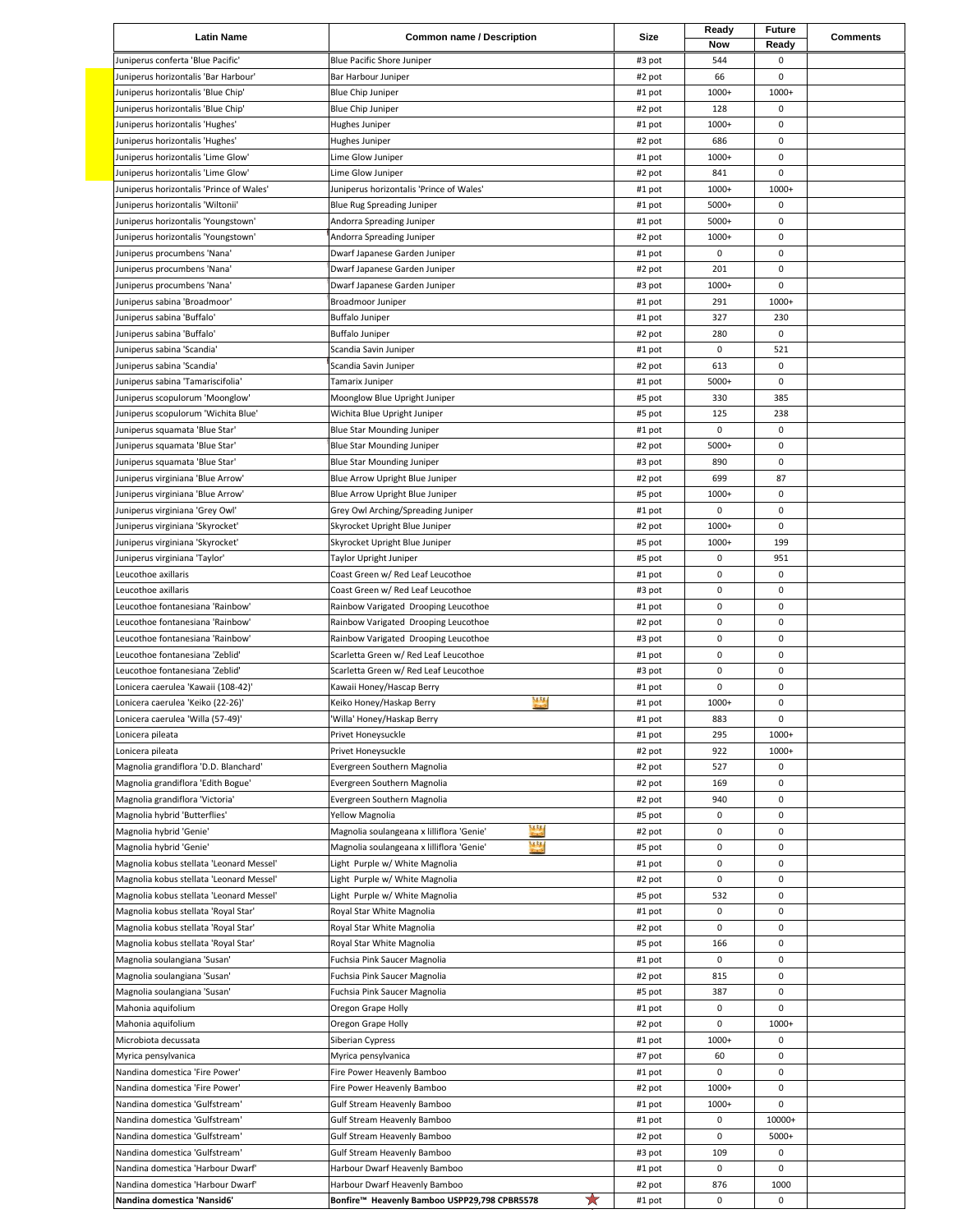| <b>Latin Name</b>                                                            | <b>Common name / Description</b>                                                                           | Size             | Ready       | <b>Future</b> | <b>Comments</b> |
|------------------------------------------------------------------------------|------------------------------------------------------------------------------------------------------------|------------------|-------------|---------------|-----------------|
|                                                                              | ★                                                                                                          |                  | Now         | Ready<br>0    |                 |
| Nandina domestica 'Nansid6'<br>Nandina domestica 'Nansid6'                   | Bonfire™ Heavenly Bamboo USPP29,798 CPBR5578<br>$\bigstar$<br>Bonfire™ Heavenly Bamboo USPP29,798 CPBR5578 | #2 pot<br>#3 pot | 666<br>300  | $\mathsf 0$   |                 |
| Nandina domestica 'Nansid11'                                                 | 斗<br>Goldstream TM Heavenly Bamboo USPPAF CPBRAF                                                           | #2 pot           | 841         | 0             |                 |
| Nandina domestica 'Nansid11'                                                 | ★<br>Goldstream TM Heavenly Bamboo USPPAF CPBRAF                                                           | #3 pot           | 0           | 0             |                 |
| Osmanthus heterophyllus 'Gulftide'                                           | Gulftide False Holly                                                                                       | #1 pot           | 1000+       | 5000+         |                 |
| Osmanthus heterophyllus 'Gulftide'                                           | Gulftide False Holly                                                                                       | #2 pot           | 742         | 1000+         |                 |
| Osmanthus heterophyllus 'Goshiki'                                            | Variegated False Holly                                                                                     | #1 pot           | 0           | 10000+        |                 |
| Osmanthus heterophyllus 'Goshiki'                                            | Variegated False Holly                                                                                     | #1 pot           | 0           | 1000+         |                 |
| Osmanthus heterophyllus 'Goshiki'                                            | Variegated False Holly                                                                                     | #2 pot           | 100         | 0             |                 |
| Osmanthus heterophyllus 'Goshiki'                                            | Variegated False Holly                                                                                     | #2 pot           | 0           | 1000+         |                 |
| Osmanthus heterophyllus 'Goshiki'                                            | Variegated False Holly<br>n i                                                                              | #3 pot           | $\pmb{0}$   | 523           |                 |
| Osmanthus heterophyllus 'sPg-3-021'                                          | Party Lights Osmanthus                                                                                     | #1 pot           | 195         | 0             |                 |
| Pachysandra terminalis 'Green Sheen'                                         | Green Sheen Japanese Spurge<br><b>MA</b>                                                                   | #1 pot           | 1000+       | 10000+        |                 |
| Physocarpus opulifolius 'Center Glow'<br>Physocarpus opulifolius 'Diablo'    | Golden to Rosy Red Leaf Ninebark<br>Diabolo Purple Leaf Compact Ninebark                                   | #1 pot<br>#1 pot | 193<br>225  | 0<br>0        |                 |
| Physocarpus opulifolius 'Jefroy'                                             | <b>ASA</b><br>Royal Jubilee Ninebark                                                                       | #1 pot           | 297         | 0             |                 |
| Physocarpus opulifolius 'Nugget'                                             | Golden Leaf Ninebark                                                                                       | #1 pot           | 0           | 0             |                 |
| Physocarpus opulifolius 'Nugget'                                             | Golden Leaf Ninebark                                                                                       | #2 pot           | 113         | 0             |                 |
| Picea abies 'Nidiformis'                                                     | Bird's Nest Spruce                                                                                         | #1 pot           | 0           | $\mathsf 0$   |                 |
| Picea abies 'Nidiformis'                                                     | Bird's Nest Spruce                                                                                         | #2 pot           | 779         | $\mathsf 0$   |                 |
| Picea abies 'Nidiformis'                                                     | Bird's Nest Spruce                                                                                         | #3 pot           | 125         | 0             |                 |
| Picea abies 'Nidiformis'                                                     | Bird's Nest Spruce                                                                                         | #5 pot           | 169         | 0             |                 |
| Picea abies 'Pendula'                                                        | <b>Weeping Norway Spruce</b>                                                                               | #5 pot           | $\mathsf 0$ | 549           |                 |
| Picea glauca 'Albertiana Conica'                                             | Dwarf Alberta Spruce                                                                                       | #1 pot           | $\mathsf 0$ | 0             |                 |
| Picea glauca 'Albertiana Conica'                                             | Dwarf Alberta Spruce                                                                                       | #2 pot           | 1000+       | 0             |                 |
| Picea glauca 'Albertiana Conica'                                             | Dwarf Alberta Spruce                                                                                       | #3 pot           | 500         | $\mathsf 0$   |                 |
| Picea glauca 'Albertiana Conica'                                             | Dwarf Alberta Spruce                                                                                       | #5 pot           | $\mathsf 0$ | $\mathsf 0$   |                 |
| Picea pungens 'Globosa'                                                      | Dwarf Globe Blue Spruce'                                                                                   | #2 pot           | 0           | 0             |                 |
| Picea pungens 'Globosa'                                                      | Dwarf Globe Blue Spruce'                                                                                   | #5 pot           | 0           | 0             |                 |
| Picea pungens 'Globosa'                                                      | Dwarf Globe Blue Spruce'                                                                                   | #7 pot           | 0           | $\mathbf 0$   |                 |
| Picea pungens 'Iseli Fastigiate'                                             | Iseli Fastigiate Compact Blue Spruce                                                                       | #5 pot           | 0           | 305           |                 |
| Pieris japonica 'Dorothy Wyckoff'                                            | Pink Flowering Japanese Andromeda                                                                          | #1 pot           | $\mathsf 0$ | 1000+         |                 |
| Pieris japonica 'Historyland Supreme'                                        | White Flowering Japanese Andromeda                                                                         | #1 pot           | 57          | 0             |                 |
| Pieris japonica 'Katsura'                                                    | Red Japanese Andromeda                                                                                     | #1 pot           | 1000+       | 0             |                 |
| Pieris japonica 'Mountain Fire'                                              | White Flowering Japanese Andromeda                                                                         | #1 pot           | 10000+      | 10000+        |                 |
| Pieris japonica 'Mountain Fire'                                              | White Flowering Japanese Andromeda                                                                         | #2 pot           | 0<br>0      | 1000+<br>0    |                 |
| Pieris japonica 'Mountain Fire'<br>Pieris japonica 'Prelude'                 | White Flowering Japanese Andromeda<br>Dwarf White Flowering Japanese Andromeda                             | #3 pot<br>#1 pot | 0           | 1000+         |                 |
| Pieris japonica 'Prelude'                                                    | Dwarf White Flowering Japanese Andromeda                                                                   | #2 pot           | 399         | 0             |                 |
| Pieris japonica 'Scarlet O'Hara'                                             | White Flowering Japanese Andromeda                                                                         | #1 pot           | 0           | 10000+        |                 |
| Pieris japonica 'Scarlet O'Hara'                                             | White Flowering Japanese Andromeda                                                                         | #2 pot           | 0           | 1000+         |                 |
| Pieris japonica 'Scarlet O'Hara'                                             | White Flowering Japanese Andromeda                                                                         | #3 pot           | 151         | 0             |                 |
| Pieris japonica 'Valley Rose'                                                | Pink Flowering Japanese Andromeda                                                                          | #1 pot           | 0           | 1000+         |                 |
| Pieris japonica 'Valley Rose'                                                | Pink Flowering Japanese Andromeda                                                                          | #2 pot           | 0           | 552           |                 |
| Pieris japonica 'Valley Rose'                                                | Pink Flowering Japanese Andromeda                                                                          | #3 pot           | $\pmb{0}$   | $\pmb{0}$     |                 |
| Pieris japonica 'Valley Valentine'                                           | Red Flowering Japanese Andromeda                                                                           | #1 pot           | 0           | 0             |                 |
| Pinus mugo 'Pumilio'                                                         | Shrubby Swiss Mountain Pine                                                                                | #1 pot           | 1000+       | 0             |                 |
| Pinus mugo 'Pumilio'                                                         | Shrubby Swiss Mountain Pine                                                                                | #1 pot           | 0           | 10000+        |                 |
| Pinus mugo 'Pumilio'                                                         | Shrubby Swiss Mountain Pine                                                                                | #2 pot           | 1000+       | 0             |                 |
| Pinus mugo 'Pumilio'                                                         | Shrubby Swiss Mountain Pine                                                                                | #3 pot           | 671         | 0             |                 |
| Polystichum munitum                                                          | Western Sword Fern                                                                                         | #1 pot           | 1000+       | 10000+        |                 |
| Polystichum munitum                                                          | Western Sword Fern                                                                                         | #2 pot           | 1000+       | 0             |                 |
| <b>Azalea Deciduous</b>                                                      |                                                                                                            |                  |             |               |                 |
| Rhododendron hybrid 'Golden Lights'                                          | Yellow Deciduous Azalea                                                                                    | #1 pot           | 0           | 0             |                 |
| Rhododendron hybrid 'Golden Lights'<br>Rhododendron hybrid 'Mandarin Lights' | Yellow Deciduous Azalea<br>Orange Deciduous Azalea                                                         | #2 pot<br>#1 pot | 247<br>0    | 0<br>0        |                 |
| Rhododendron hybrid 'Mandarin Lights'                                        | Orange Deciduous Azalea                                                                                    | #2 pot           | 0           | 0             |                 |
| Rhododendron hybrid 'Northern Hi-Lights'                                     | White-Yellow Deciduous Azalea                                                                              | #1 pot           | 0           | 0             |                 |
| Rhododendron hybrid 'Northern Hi-Lights'                                     | White-Yellow Deciduous Azalea                                                                              | #2 pot           | 0           | 0             |                 |
| Rhododendron hybrid 'Rosy Lights'                                            | Rosy-Pink Deciduous Azalea                                                                                 | #1 pot           | 0           | 0             |                 |
| Rhododendron hybrid 'Rosy Lights'                                            | Rosy-Pink Deciduous Azalea                                                                                 | #2 pot           | 0           | 0             |                 |
| Rhododendron hybrid 'White Lights'                                           | White Deciduous Azalea                                                                                     | #1 pot           | 0           | 0             |                 |
| Rhododendron hybrid 'White Lights'                                           | White Deciduous Azalea                                                                                     | #2 pot           | 0           | 0             |                 |
| Rhododendron hybrid 'Western Lights'                                         | Deep Pink Deciduous Azalea                                                                                 | #1 pot           | 0           | 0             |                 |
| Rhododendron hybrid 'Western Lights'                                         | Deep Pink Deciduous Azalea                                                                                 | #2 pot           | 547         | 0             |                 |
| Azalea Evergreen                                                             |                                                                                                            |                  |             |               |                 |
| Rhododendron hybrid 'Girard's Fuchsia'                                       | Purple Evergreen Azalea                                                                                    | #1 pot           | 0           | 0             |                 |
| Rhododendron hybrid 'Girard's Fuchsia'                                       | Purple Evergreen Azalea                                                                                    | #2 pot           | 0           | 1000+         |                 |
| Rhododendron hybrid 'Girard's Fuchsia'                                       | Purple Evergreen Azalea                                                                                    | #3 pot           | 0           | 1000          |                 |
| Rhododendron hybrid 'Girard's Hotshot'                                       | Orange Evergreen Azalea                                                                                    | #1 pot           | 0           | 1000+         |                 |
| Rhododendron hybrid 'Girard's Hotshot'                                       | Orange Evergreen Azalea                                                                                    | #2 pot           | 0           | 1000+         |                 |
| Rhododendron hybrid 'Girard's Hotshot'                                       | Orange Evergreen Azalea                                                                                    | #3 pot           | 0           | 0             |                 |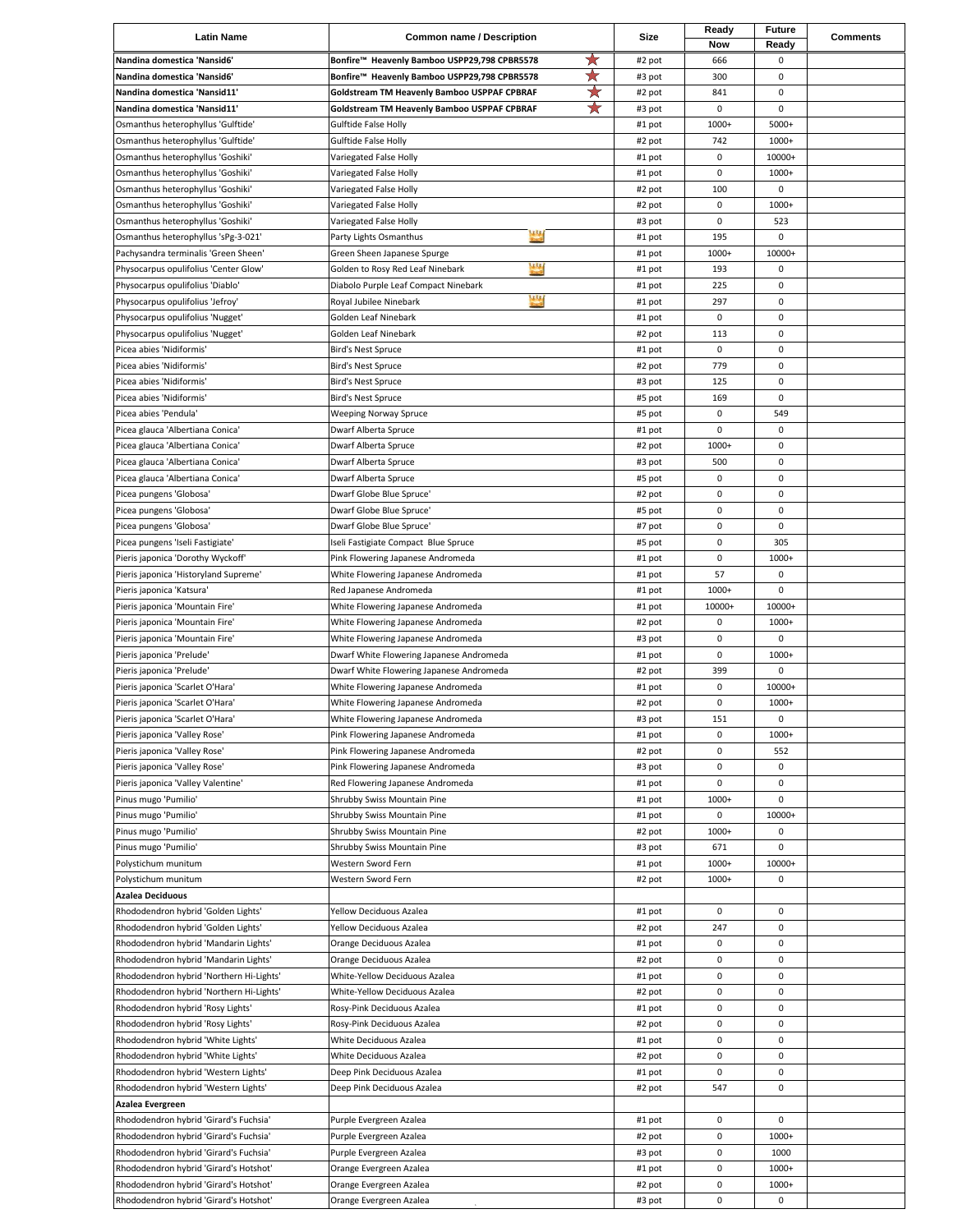| <b>Latin Name</b>                                                            | <b>Common name / Description</b>                                                       | Size             | Ready<br>Now | <b>Future</b><br>Ready | <b>Comments</b> |
|------------------------------------------------------------------------------|----------------------------------------------------------------------------------------|------------------|--------------|------------------------|-----------------|
| Rhododendron hybrid 'Girard's Hotshot'                                       | Orange Evergreen Azalea                                                                | #3 pot           | 0            | 1000                   |                 |
| Rhododendron hybrid 'Girard's Pleasant White'                                | White Evergreen Azalea                                                                 | #1 pot           | 0            | 1000+                  |                 |
| Rhododendron hybrid 'Girard's Pleasant White'                                | White Evergreen Azalea                                                                 | #2 pot           | 201          | 1000                   |                 |
| Rhododendron hybrid 'Girard's Pleasant White'                                | White Evergreen Azalea                                                                 | #3 pot           | 0            | 816                    |                 |
| Rhododendron hybrid 'Gumpo Pink'                                             | Pink Evergreen Azalea                                                                  | #1 pot           | 104          | 924                    |                 |
| Rhododendron hybrid 'Gumpo Pink'                                             | Pink Evergreen Azalea                                                                  | #2 pot           | 150          | 244                    |                 |
| Rhododendron hybrid 'Gumpo Pink'                                             | Pink Evergreen Azalea                                                                  | #3 pot           | 122          | 0                      |                 |
| Rhododendron hybrid 'Hino Crimson'                                           | Red Evergreen Azalea                                                                   | #1 pot           | 1000         | 0                      |                 |
| Rhododendron hybrid 'Hino Crimson'                                           | Red Evergreen Azalea                                                                   | #1 pot           | 1000+        | 1000+                  |                 |
| Rhododendron hybrid 'Hino Crimson'                                           | Red Evergreen Azalea                                                                   | #2 pot           | 500          | 1000+                  |                 |
| Rhododendron hybrid 'Hino Crimson'<br>Rhododendron hybrid 'Hino White Dwarf' | Red Evergreen Azalea<br>Early, White, Evergreen Azalea                                 | #3 pot<br>#2 pot | 0<br>0       | 1000+<br>0             |                 |
| Rhododendron hybrid 'Hino White'                                             | White Evergreen Azalea                                                                 | #1 pot           | 0            | 1000+                  |                 |
| Rhododendron hybrid 'Hino White'                                             | White Evergreen Azalea                                                                 | #2 pot           | 725          | $1000+$                |                 |
| Rhododendron hybrid 'Hino White'                                             | White Evergreen Azalea                                                                 | #3 pot           | 0            | 1000                   |                 |
| Rhododendron hybrid 'Johanna'                                                | Red Evergreen Azalea                                                                   | #1 pot           | 248          | 1000+                  |                 |
| Rhododendron hybrid 'Johanna'                                                | Red Evergreen Azalea                                                                   | #3 pot           | 0            | 0                      |                 |
| Rhododendron hybrid 'Maraschino'                                             | Red Evergreen Azalea                                                                   | #1 pot           | 1000+        | 945                    |                 |
| Rhododendron hybrid 'Maraschino'                                             | Red Evergreen Azalea                                                                   | #3 pot           | 0            | 0                      |                 |
| Rhododendron hybrid 'Petticoat'                                              | Pink Evergreen Azalea                                                                  | #1 pot           | 430          | 1000+                  |                 |
| Rhododendron hybrid 'Red Red'                                                | Red Evergreen Azalea                                                                   | #1 pot           | 726          | 1000+                  |                 |
| Rhododendron hybrid 'Red Red'                                                | Red Evergreen Azalea                                                                   | #3 pot           | 0            | 0                      |                 |
| Rhododendron                                                                 |                                                                                        |                  |              |                        |                 |
| Rhododendron hybrid 'Besse Howells'                                          | Mid Season, Rosy Red Bigleaf H1                                                        | #1 pot           | 1000+        | 1000+                  |                 |
| Rhododendron hybrid 'Bruce Brechtbill'                                       | Mid Season, Pink Bigleaf H3                                                            | #1 pot           | 645          | 0                      |                 |
| Rhododendron hybrid 'Cat. Album'                                             | Late Season, White Bigleaf H1                                                          | #1 pot           | 368          | 0                      |                 |
| Rhododendron hybrid 'Cat. Boursault'                                         | Mid Season, Purple Bigleaf H1                                                          | #1 pot           | 1000+        | $5000+$                |                 |
| Rhododendron hybrid 'Cat. Grandiflorum'                                      | Late Season, Purple Bigleaf H1                                                         | #1 pot           | 1000         | 0                      |                 |
| Rhododendron hybrid 'Checkmate'                                              | Early Season, Purple Small leaf H1                                                     | #1 pot           | 200<br>220   | 1000+<br>0             |                 |
| Rhododendron hybrid 'Checkmate'<br>Rhododendron hybrid 'Chionoides'          | Early Season, Purple Small leaf H1<br>Late Season, White Bigleaf H2                    | #2 pot<br>#1 pot | 500          | 1000+                  |                 |
| Rhododendron hybrid 'Crete'                                                  | Mid Season, Purple Bigleaf H1                                                          | #1 pot           | 980          | 1000+                  |                 |
| Rhododendron hybrid 'Cunningham's White'                                     | Early Season, White Bigleaf H2                                                         | #1 pot           | 0            | 906                    |                 |
| Rhododendron hybrid 'English Roseum'                                         | Mid Season, Pink Bigleaf H1                                                            | #1 pot           | 1000+        | 1000+                  |                 |
| Rhododendron hybrid 'Firestorm'                                              | Late Season, Red Bigleaf H1                                                            | #1 pot           | 1000+        | 0                      |                 |
| Rhododendron hybrid 'Hellikki'                                               | Mid Season, Red Bigleaf H1                                                             | #1 pot           | 0            | 1000+                  |                 |
| Rhododendron hybrid 'Holden'                                                 | Mid Season, Red Bigleaf H2                                                             | #1 pot           | 1000+        | 1000+                  |                 |
| Rhododendron hybrid 'Ken Janeck'                                             | Mid Season, Pink Bigleaf H1                                                            | #1 pot           | 0            | 426                    |                 |
| Rhododendron hybrid 'Mardi Gras'                                             | Mid Season, Pink Bigleaf H2                                                            | #1 pot           | 0            | 0                      |                 |
| Rhododendron hybrid 'Melrose Flash'                                          | Rhodo. Pink H2                                                                         | #1 pot           | 355          | 0                      |                 |
| Rhododendron hybrid 'Minnetonka'                                             | Mid Season, Purple Bigleaf H1                                                          | #1 pot           | 1000+        | 1000+                  |                 |
| Rhododendron hybrid 'Nova Zembla'                                            | Mid Season, Red Bigleaf H1                                                             | #1 pot           | 1000+        | 1000+                  |                 |
| Rhododendron hybrid 'Percy Wiseman'                                          | Mid Season, Yellow Bigleaf H2                                                          | #1 pot           | 1000+        | 1000+                  |                 |
| Rhododendron hybrid 'PJM Elite'                                              | Early Season, Purple Small leaf H1                                                     | #1 pot           | 0            | 1000+                  |                 |
| Rhododendron hybrid 'PJM Elite'<br>Rhododendron hybrid 'PJM Elite Star'      | Early Season, Purple Small leaf H1<br>Early, Dk Purple Small leaf H1 USPP27780CPBR5299 | #2 pot<br>#1 pot | 0<br>0       | 0<br>1000+             |                 |
| Rhododendron hybrid 'PJM Elite Star'                                         | ★<br>★<br>Early, Dk Purple Small leaf H1 USPP27780CPBR5299                             | #2 pot           | 0            | 0                      |                 |
| Rhododendron hybrid 'Polarnacht'                                             | Late Season, Dark Purple, Bigleaf, H1                                                  | #1 pot           | 1000+        | 1000+                  |                 |
| Rhododendron hybrid 'Purpureum Elegans'                                      | Mid Season, Purple, Bigleaf H1                                                         | #1 pot           | 979          | 0                      |                 |
| Rhododendron hybrid 'Rhosid1'                                                | ☆<br>Rhodo. H1 Purple USPP, CPBR                                                       | #2 pot           | 602          | 0                      |                 |
| Rhododendron hybrid 'Roseum Elegans'                                         | Late Season, Purple Bigleaf H1                                                         | #1 pot           | 0            | 0                      |                 |
| Rhododendron hybrid 'Roseum Pink'                                            | Late Season, Pink Bigleaf H1                                                           | #1 pot           | 0            | 0                      |                 |
| Rhododendron hybrid 'Teddy Bear'                                             | Mid Season, White Bigleaf H3                                                           | #1 pot           | 136          | 723                    |                 |
| Rhododendron hybrid 'Unique'                                                 | Early Season, Yellow Bigleaf H3                                                        | #1 pot           | 154          | 0                      |                 |
| Rhododendron hybrid 'Wine and Roses'                                         | Midseason, Pink Bigleaf H3                                                             | #1 pot           | 0            | 613                    |                 |
| Rhododendron hybrid 'Wojnar's Purple'                                        | Late Season, Purple Bigleaf H1                                                         | #1 pot           | 1000+        | 0                      |                 |
| Rhododendron hybrid 'Yaku Prince'                                            | Mid Season, Pink Bigleaf H2                                                            | #1 pot           | 1000+        | 500                    |                 |
| Rhododendron hybrid 'Yaku Princess'                                          | Mid Season, Pink Bigleaf H2                                                            | #1 pot           | 500<br>0     | 500<br>1000+           |                 |
| Ribes sanguineum 'King Edward VII'<br>Salix integra 'Hakura Nishiki'         | Red Flowering Currant<br>Dappled Willow                                                | #1 pot<br>#1 pot | 150          | 0                      |                 |
| Sarcococca humilis 'Sarsid1'                                                 | ★<br>Fragrant Valley™ USPP19942 CPBR3496                                               | #1 pot           | 0            | 1000+                  |                 |
| Sarcococca humilis 'Sarsid1'                                                 | ★<br>Fragrant Valley™ USPP19942 CPBR3496                                               | #2 pot           | 0            | 0                      |                 |
| Sarcococca humilis 'Sarsid1'                                                 | X<br>Fragrant Valley™ USPP19942 CPBR3496                                               | #3 pot           | 0            | 375                    |                 |
| Sarcococca humilis 'Sarsid2'                                                 | ☆<br>'Fragrant Mountain"™USPP19951 CPBR3497                                            | #1 pot           | 0            | 10000+                 |                 |
| Sarcococca humilis 'Sarsid2'                                                 | ★<br>Fragrant Mountain"™USPP19951 CPBR3497                                             | #2 pot           | 0            | 0                      |                 |
| Sarcococca humilis 'Sarsid2'                                                 | ₩<br>'Fragrant Mountain"™USPP19951 CPBR3497                                            | #3 pot           | 712          | 0                      |                 |
| Sarcococca ruscifolia                                                        | Fragrant Himalayan Sweet Box                                                           | #1 pot           | 1000+        | 10000+                 |                 |
| Sarcococca ruscifolia                                                        | Fragrant Himalayan Sweet Box                                                           | #2 pot           | 432          | 0                      |                 |
| Sarcococca ruscifolia                                                        | Fragrant Himalayan Sweet Box                                                           | #3 pot           | 625          | 0                      |                 |
| Sorbaria sorbifolia 'Sem'                                                    | Sem False Spiraea                                                                      | #1 pot           | 1000+        | 0                      |                 |
| Sorbaria sorbifolia 'Sem'                                                    | Sem False Spiraea                                                                      | #2 pot           | 1000+        | 0                      |                 |
| Spiraea betulifolia 'Tor'                                                    | Birch Leaf Spirea                                                                      | #1 pot           | 627          | 0                      |                 |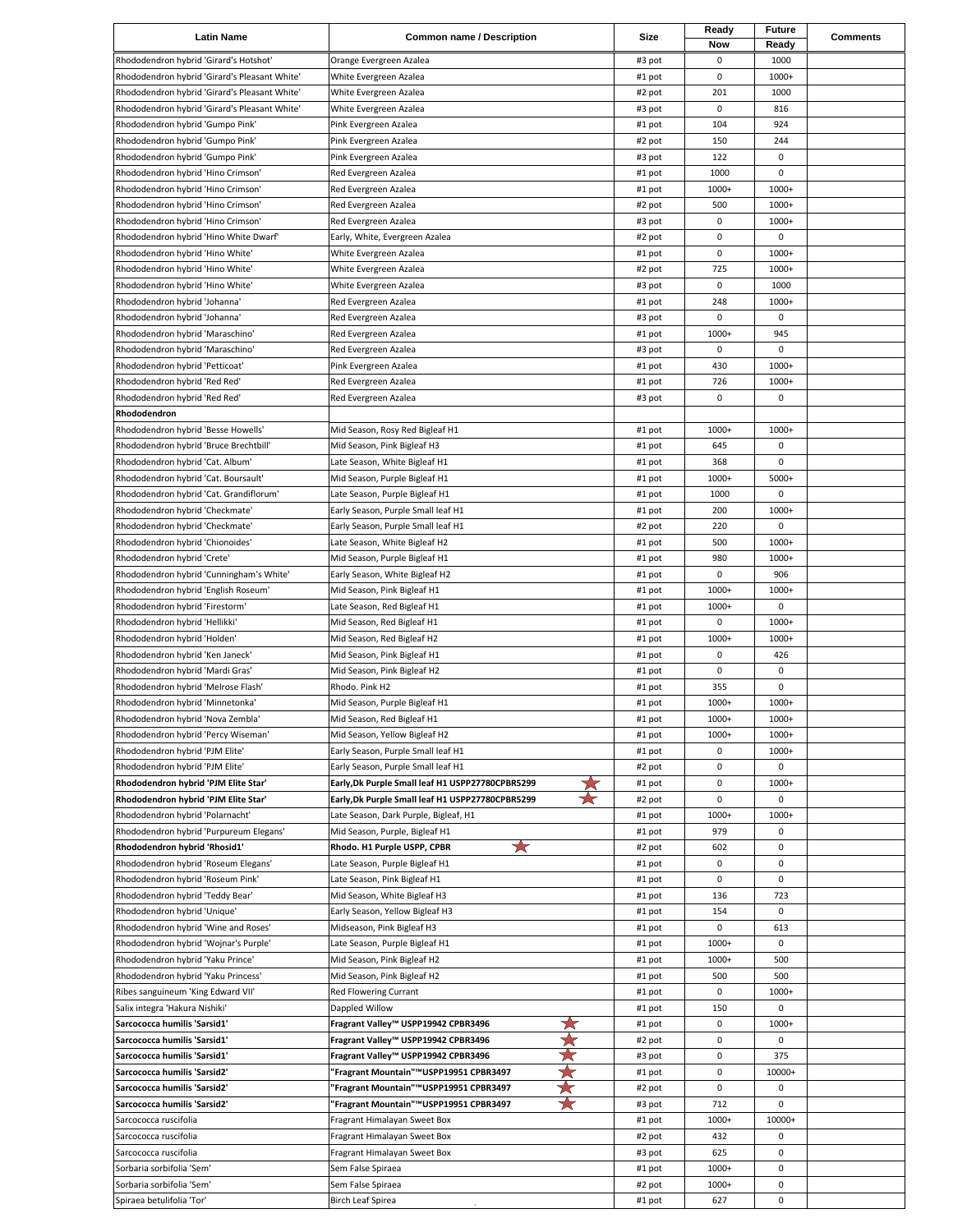| <b>Latin Name</b>                                                        | <b>Common name / Description</b>                                  | Size             | Ready<br>Now | <b>Future</b><br>Ready | <b>Comments</b> |
|--------------------------------------------------------------------------|-------------------------------------------------------------------|------------------|--------------|------------------------|-----------------|
| Spiraea bumalda 'Dart's Red'                                             | Bluish Green Leaf Spirea                                          | #1 pot           | 403          | 0                      |                 |
| Spiraea bumalda 'Dart's Red'                                             | Bluish Green Leaf Spirea                                          | #2 pot           | 436          | 0                      |                 |
| Spiraea bumalda 'Firelight'                                              | Golden Bronze Leaf Spirea                                         | #1 pot           | 256          | 0                      |                 |
| Spiraea bumalda 'Firelight'                                              | Golden Bronze Leaf Spirea                                         | #2 pot           | 825          | 0                      |                 |
| Spiraea bumalda 'Flaming Mound'                                          | Dwarf Orange/ Gold Leaf Spirea                                    | #1 pot           | 0            | $\pmb{0}$              |                 |
| Spiraea bumalda 'Flaming Mound'                                          | Dwarf Orange/ Gold Leaf Spirea                                    | #2 pot           | 256          | 0                      |                 |
| Spiraea bumalda 'Gold Mound'                                             | Dwarf Gold Leaf Spirea                                            | #1 pot           | 419          | 0                      |                 |
| Spiraea bumalda 'Gold Mound'                                             | Dwarf Gold Leaf Spirea                                            | #2 pot           | 803          | 0                      |                 |
| Spiraea japonica 'Little Princess'                                       | Mint Green Leaf Spirea                                            | #1 pot           | 0            | 0                      |                 |
| Spiraea japonica 'Little Princess'                                       | Mint Green Leaf Spirea                                            | #2 pot           | 810          | 0                      |                 |
| Spiraea japonica 'Neon Flash'                                            | Green Leaf Spiraea                                                | #1 pot           | 0            | 0                      |                 |
| Spiraea japonica 'Neon Flash'                                            | Green Leaf Spiraea                                                | #2 pot           | 560          | $\pmb{0}$              |                 |
| Spiraea japonica 'Shirobana'                                             | Bright Green Leaf Spirea                                          | #1 pot           | 0            | 0                      |                 |
| Spiraea japonica 'Walbuma'                                               | Magic Carpet Gold w/ Lime Leaf Spirea                             | #1 pot           | 0            | 0                      |                 |
| Spiraea japonica 'Walbuma'                                               | Magic Carpet Gold w/ Lime Leaf Spirea                             | #2 pot           | 225          | 0                      |                 |
| Syringa hybrid 'Josee'                                                   | Dwarf Pinkish Purple Reblooming Lilac                             | #1 pot           | 0            | 0                      |                 |
| Syringa hybrid 'Josee'<br>Syringa hybrid 'Red Pixie'                     | Dwarf Pinkish Purple Reblooming Lilac<br>Dwarf Reddish-Pink Lilac | #2 pot           | 0<br>210     | 0<br>0                 |                 |
| Syringa meyeri 'Palibin                                                  | Dwarf Korean Purple Lilac                                         | #3 pot<br>#1 pot | 0            | 500                    |                 |
| Syringa meyeri 'Palibin                                                  | Dwarf Korean Purple Lilac                                         | #3 pot           | 28           | 0                      |                 |
| Syringa patula 'Miss Kim'                                                | Miss Kim Korean Purple Lilac                                      | #1 pot           | 0            | 1000+                  |                 |
| Syringa patula 'Miss Kim'                                                | Miss Kim Korean Purple Lilac                                      | #2 pot           | 0            | 0                      |                 |
| Syringa patula 'Miss Kim'                                                | Miss Kim Korean Purple Lilac                                      | #3 pot           | 0            | 0                      |                 |
| Syringa vulgaris 'Agincourt Beauty'                                      | Purple French Lilac                                               | #1 pot           | 796          | 0                      |                 |
| Syringa vulgaris 'Charles Joly'                                          | Red French Lilac                                                  | #1 pot           | 100          | 0                      |                 |
| Syringa vulgaris 'Charles Joly'                                          | Red French Lilac                                                  | #2 pot           | 0            | 0                      |                 |
| Syringa vulgaris 'Charles Joly'                                          | Red French Lilac                                                  | #3 pot           | 0            | 0                      |                 |
| Syringa vulgaris 'Edward J. Gardner'                                     | Pink French Lilac                                                 | #1 pot           | 1000+        | 0                      |                 |
| Syringa vulgaris 'Edward J. Gardner'                                     | Pink French Lilac                                                 | #2 pot           | 180          | 0                      |                 |
| Syringa vulgaris 'Krasavitsa Moskovy'                                    | Pink French Lilac                                                 | #1 pot           | 776          | 984                    |                 |
| Syringa vulgaris 'Krasavitsa Moskovy'                                    | Pink French Lilac                                                 | #2 pot           | 0            | 0                      |                 |
| Syringa vulgaris 'Ludwig Spaeth'                                         | Reddish Purple French Lilac                                       | #1 pot           | 1000+        | 714                    |                 |
| Syringa vulgaris 'Ludwig Spaeth'                                         | Reddish Purple French Lilac                                       | #2 pot           | 0            | 0                      |                 |
| Syringa vulgaris 'Madame Lemoine'                                        | White French Lilac                                                | #1 pot           | 0            | 1000+                  |                 |
| Syringa vulgaris 'Madame Lemoine'                                        | White French Lilac                                                | #2 pot           | 270          | 0                      |                 |
| Syringa vulgaris 'Madame Lemoine'                                        | White French Lilac                                                | #3 pot           | 0            | 0                      |                 |
| Syringa vulgaris 'Monge'                                                 | Red French Lilac                                                  | #1 pot           | 0            | 1000+                  |                 |
| Syringa vulgaris 'Monge'                                                 | Red French Lilac                                                  | #2 pot           | 0            | 0                      |                 |
| Syringa vulgaris 'Nadezda'                                               | <b>Blue French Lilac</b><br><b>Blue French Lilac</b>              | #2 pot           | 397          | 0                      |                 |
| Syringa vulgaris 'President Grevy'<br>Syringa vulgaris 'President Grevy' | Blue French Lilac                                                 | #1 pot<br>#2 pot | 684<br>535   | 0<br>0                 |                 |
| Syringa vulgaris 'President Grevy'                                       | Blue French Lilac                                                 | #3 pot           | 0            | $\mathbf 0$            |                 |
| Syringa vulgaris 'Primrose'                                              | Yellow French Lilac                                               | #1 pot           | 0            | 1000+                  |                 |
| Syringa vulgaris 'Primrose'                                              | Yellow French Lilac                                               | #2 pot           | 85           | 0                      |                 |
| Syringa vulgaris 'Primrose'                                              | Yellow French Lilac                                               | #3 pot           | 55           | 0                      |                 |
| Syringa vulgaris 'Sensation'                                             | Purple Bi-color French Lilac                                      | #1 pot           | 0            | 0                      |                 |
| Syringa vulgaris 'Sensation'                                             | Purple Bi-color French Lilac                                      | #2 pot           | 191          | 0                      |                 |
| Taxus baccata 'Fastigiata'                                               | <b>Irish Yew</b>                                                  | #1 pot           | 0            | 0                      |                 |
| Taxus baccata 'Repandens'                                                | Spreading English Yew                                             | #1 pot           | 0            | 0                      |                 |
| Taxus baccata 'Repandens'                                                | Spreading English Yew                                             | #2 pot           | 0            | 0                      |                 |
| Taxus baccata 'Repandens'                                                | Spreading English Yew                                             | #3 pot           | 0            | 0                      |                 |
| Taxus cuspidata 'Capitata'                                               | Upright Japanese Yew                                              | #1 pot           | 0            | 1000+                  |                 |
| Taxus media 'Densiformis'                                                | Dense Spreading Yew                                               | #1 pot           | 5000+        | 0                      |                 |
| Taxus media 'Densiformis'                                                | Dense Spreading Yew                                               | #2 pot           | 5000+        | 1000+                  |                 |
| Taxus media 'Densiformis'                                                | Dense Spreading Yew                                               | #5 pot           | 791          | 0                      |                 |
| Taxus media 'Dark Green Spreader'                                        | Dark Green Spreader Yew                                           | #1 pot           | 0            | 0                      |                 |
| Taxus media 'Dark Green Spreader'                                        | Dark Green Spreader Yew                                           | #2 pot           | 81           | 0<br>0                 |                 |
| Taxus media 'Dark Green Spreader'<br>Taxus media 'Hicksii'               | Dark Green Spreader Yew<br>Hick's Yew                             | #3 pot           | 290<br>0     | 5000+                  |                 |
| Taxus media 'Hicksii'                                                    | Hick's Yew                                                        | #1 pot<br>#2 pot | 1000+        | 0                      |                 |
| Taxus media 'Hicksii'                                                    | Hick's Yew                                                        | #5 pot           | 1000+        | 0                      |                 |
| Taxus media 'Hicksii'                                                    | Hick's Yew                                                        | #7 pot           | 75           | 0                      |                 |
| Thuja hybrid 'Green Giant'                                               | Green Giant Western Cedar/Arb                                     | #1 pot           | 0            | 0                      |                 |
| Thuja hybrid 'Green Giant'                                               | Green Giant Western Cedar/Arb                                     | #2 pot           | 475          | 0                      |                 |
| Thuja hybrid 'Green Giant'                                               | Green Giant Western Cedar/Arb                                     | #5 pot           | 1000+        | 0                      |                 |
| Thuja hybrid 'Green Giant'                                               | Green Giant Western Cedar/Arb                                     | #15 pot          | 933          | 0                      |                 |
| Thuja hybrid 'Virginian'                                                 | Western Red Cedar/Arb                                             | #5 pot           | 711          | 0                      |                 |
| Thuja occidentalis 'Brandon'                                             | Brandon Pyramid Cedar/Arb                                         | #1 pot           | 0            | 0                      |                 |
| Thuja occidentalis 'Brandon'                                             | Brandon Pyramid Cedar/Arb                                         | #2 pot           | 975          | 0                      |                 |
| Thuja occidentalis 'Brandon'                                             | Brandon Pyramid Cedar/Arb                                         | #5 pot           | 0            | 1000+                  |                 |
| Thuja occidentalis 'Brandon'                                             | Brandon Pyramid Cedar/Arb                                         | #7 pot           | 0            | 0                      |                 |
| Thuja occidentalis 'Danica'                                              | Danica Dwarf Green Globe Cedar/Arb                                | #1 pot           | 0            | $\mathsf 0$            |                 |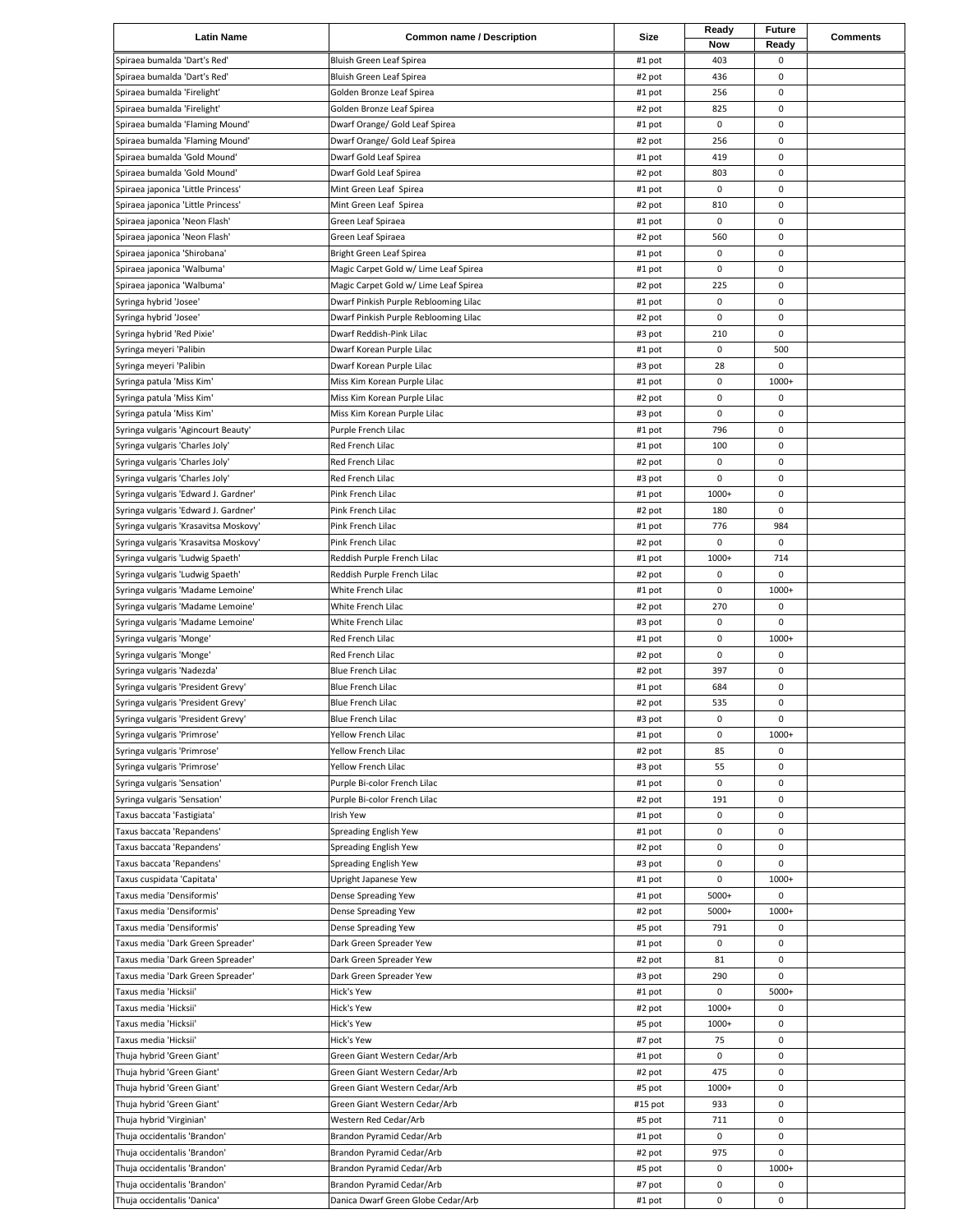| <b>Latin Name</b>                                               | <b>Common name / Description</b>                                                                                                                                                                                                                         | Size             | Ready<br>Now | Future<br>Ready | <b>Comments</b> |
|-----------------------------------------------------------------|----------------------------------------------------------------------------------------------------------------------------------------------------------------------------------------------------------------------------------------------------------|------------------|--------------|-----------------|-----------------|
| Thuja occidentalis 'Danica'                                     | Danica Dwarf Green Globe Cedar/Arb                                                                                                                                                                                                                       | #2 pot           | 278          | 1000+           |                 |
| Thuja occidentalis 'Danica'                                     | Danica Dwarf Green Globe Cedar/Arb                                                                                                                                                                                                                       | #3 pot           | 786          | 0               |                 |
| Thuja occidentalis 'Degroot's Spire'                            | Degroot's Spire Narrow Upright Cedar/Arb                                                                                                                                                                                                                 | #1 pot           | 0            | 0               |                 |
| Thuja occidentalis 'Degroot's Spire'                            | Degroot's Spire Narrow Upright Cedar/Arb                                                                                                                                                                                                                 | #2 pot           | $\mathsf 0$  | 0               |                 |
| Thuja occidentalis 'Degroot's Spire'                            | Degroot's Spire Narrow Upright Cedar/Arb                                                                                                                                                                                                                 | #5 pot           | 0            | 1000+           |                 |
| Thuja occidentalis 'Degroot's Spire'                            | Degroot's Spire Narrow Upright Cedar/Arb                                                                                                                                                                                                                 | #7 pot           | 0            | 0               |                 |
| Thuja occidentalis 'Degroot's Spire'                            | Degroot's Spire Narrow Upright Cedar/Arb                                                                                                                                                                                                                 | #15 pot          | 50           | 0               |                 |
| Thuja occidentalis 'Fire Chief'                                 | <b>LESS</b><br>Fire Chief Reddish Orange Globe Cedar/Arb                                                                                                                                                                                                 | #1 pot           | $\mathsf 0$  | 0               |                 |
| Thuja occidentalis 'Fire Chief'                                 | ne e<br>Fire Chief Reddish Orange Globe Cedar/Arb                                                                                                                                                                                                        | #2 pot           | 749          | 0               |                 |
| Thuja occidentalis 'Golden Globe'                               | Golden Globe Cedar/Arb                                                                                                                                                                                                                                   | #1 pot           | $\mathsf 0$  | 0               |                 |
| Thuja occidentalis 'Golden Globe'                               | Golden Globe Cedar/Arb                                                                                                                                                                                                                                   | #2 pot           | 1000+        | 0               |                 |
| Thuja occidentalis 'Golden Tuffet'                              | Golden Tuffet Dwarf Gold Globe Cedar/Arb                                                                                                                                                                                                                 | #1 pot           | 371          | 0               |                 |
| Thuja occidentalis 'Hetz Midget'                                | Hetz Midget Irish Green Globe Cedar/Arb                                                                                                                                                                                                                  | #1 pot           | 722          | 0               |                 |
| Thuja occidentalis 'Hetz Midget'                                | Hetz Midget Irish Green Globe Cedar/Arb                                                                                                                                                                                                                  | #2 pot           | 1000+        | 0               |                 |
| Thuja occidentalis 'Hetz Midget'                                | Hetz Midget Irish Green Globe Cedar/Arb                                                                                                                                                                                                                  | #3 pot           | 0            | 0               |                 |
| Thuja occidentalis 'Holmstrup'                                  | Holmstrup White Cedar/Arb                                                                                                                                                                                                                                | #1 pot           | 0            | 0               |                 |
| Thuja occidentalis 'Holmstrup'                                  | Holmstrup White Cedar/Arb                                                                                                                                                                                                                                | #5 pot           | 0            | 0               |                 |
| Thuja occidentalis 'Jantar'                                     | e e estados de estados e en eleva en eleva en eleva en eleva en eleva en eleva en eleva en eleva en eleva en e<br>Estados e estados e estados e en eleva en eleva en eleva en eleva en eleva en eleva en eleva en eleva en eleva<br>Amber Gold Cedar/Arb | #1 pot           | $\mathsf 0$  | 0               |                 |
| Thuja occidentalis 'Jantar'                                     | m<br>Amber Gold Cedar/Arb                                                                                                                                                                                                                                | #2 pot           | 1000+        | 0               |                 |
| Thuja occidentalis 'Jantar'                                     | <b>A</b><br>Amber Gold Cedar/Arb                                                                                                                                                                                                                         | #5 pot           | 885          | 0               |                 |
| Thuja occidentalis 'Little Giant'                               | Little Giant Green Globe Cedar/Arb                                                                                                                                                                                                                       | #1 pot           | 0            | 0               |                 |
| Thuja occidentalis 'Bobozam'                                    | Silvery Green Globe Cedar/Arb                                                                                                                                                                                                                            | #1 pot           | $\mathsf 0$  | 0               |                 |
| Thuja occidentalis 'Bobozam'                                    | Silvery Green Globe Cedar/Arb                                                                                                                                                                                                                            | #2 pot           | 760          | 75              |                 |
| Thuja occidentalis 'Nigra'                                      | Dark American Cedar/Arb                                                                                                                                                                                                                                  | #1 pot           | $\mathsf 0$  | 1000+           |                 |
| Thuja occidentalis 'Nigra'                                      | Dark American Cedar/Arb                                                                                                                                                                                                                                  | #2 pot           | 707          | 0               |                 |
| Thuja occidentalis 'Nigra'                                      | Dark American Cedar/Arb                                                                                                                                                                                                                                  | #5 pot           | 0            | 0               |                 |
| Thuja occidentalis 'Nigra'                                      | Dark American Cedar/Arb                                                                                                                                                                                                                                  | #10 pot          | $\mathsf 0$  | 713             |                 |
| Thuja occidentalis 'Rheingold'                                  | Rheingold Cedar/Arb                                                                                                                                                                                                                                      | #2 pot           | 735          | 182             |                 |
| Thuja occidentalis 'Skybound'                                   | Skybound Pyramid Cedar/Arb                                                                                                                                                                                                                               | #1 pot           | $\mathsf 0$  | 5000+           |                 |
| Thuja occidentalis 'Skybound'                                   | Skybound Pyramid Cedar/Arb                                                                                                                                                                                                                               | #2 pot           | 1000+        | 0               |                 |
| Thuja occidentalis 'Smaragd'                                    | Emerald Green Cedar/Arb                                                                                                                                                                                                                                  | #1 pot           | $\mathsf 0$  | 0               |                 |
| Thuja occidentalis 'Smaragd'                                    | Emerald Green Cedar/Arb                                                                                                                                                                                                                                  | #2 pot           | 1000+        | 0               |                 |
| Thuja occidentalis 'Smaragd'                                    | Emerald Green Cedar/Arb                                                                                                                                                                                                                                  | #5 pot           | 1000+        | 0               |                 |
| Thuja occidentalis 'Smaragd'                                    | Emerald Green Cedar/Arb                                                                                                                                                                                                                                  | #7 pot           | 490          | 0               |                 |
| Thuja occidentalis 'Smaragd'                                    | Emerald Green Cedar/Arb                                                                                                                                                                                                                                  | #15 pot          | $\mathsf 0$  | 300             |                 |
|                                                                 |                                                                                                                                                                                                                                                          |                  |              |                 |                 |
| Thuja occidentalis 'Thusid4'                                    | ★<br>Emerald Petite™ Cedar/Arb USPP33360,CPBR6493                                                                                                                                                                                                        | #1 pot           | 5000+        | 5000+           |                 |
| Thuja occidentalis 'Thusid4'                                    | ₩<br>Emerald Petite™ Cedar/Arb USPP33360,CPBR6493                                                                                                                                                                                                        | #2 pot           | 364          | 0               |                 |
| Thuja occidentalis 'Thusid4'                                    | ★<br>Emerald Petite™ Cedar/Arb USPP33360,CPBR6493                                                                                                                                                                                                        | #3 pot           | 499          | 0               |                 |
| Vaccinium angustifolium 'Brunswick'                             | Brunswick Lowbush Blueberry                                                                                                                                                                                                                              | #1 pot           | 324          | 0               |                 |
| Vaccinium angustifolium                                         | Lowbush Blueberry                                                                                                                                                                                                                                        | #1 pot           | 5000+        | 1000+           |                 |
| Vaccinium hybrid 'Blue Crop'                                    | Mid Season Northern Highbush Blueberry                                                                                                                                                                                                                   | #1 pot           | 0            | 10000+          |                 |
| Vaccinium hybrid '3 in 1 Zone 3                                 | Early/ Mid/ Late 3 in 1 Zone 3 Blueberries                                                                                                                                                                                                               | #5 pot           | 1000+        | 0               |                 |
| Vaccinium hybrid '3 in 1 Zone 4                                 | Early/ Mid/ Late 3 in 1 Zone 4 Blueberries                                                                                                                                                                                                               | #5 pot           | 1000+        | 0               |                 |
| Vaccinium hybrid 'Chandler'                                     | Mid/ Late Season North Highbush Blueberry                                                                                                                                                                                                                | #1 pot           | 0            | 5000+           |                 |
| Vaccinium hybrid 'Chandler'                                     | Mid/ Late Season North Highbush Blueberry                                                                                                                                                                                                                | #3 pot           | 78           | 0               |                 |
| Vaccinium hybrid 'Chippewa'                                     | Mid Season Northern Half-Highbush Blueberry                                                                                                                                                                                                              | #1 pot           | $\pmb{0}$    | 10000+          |                 |
| Vaccinium hybrid 'Chippewa'                                     | Mid Season Northern Half-Highbush Blueberry                                                                                                                                                                                                              | #3 pot           | 172          | 0               |                 |
| Vaccinium hybrid 'Duke'                                         | Early Season Northern Highbush Blueberry                                                                                                                                                                                                                 | #1 pot           | 0            | 10000+          |                 |
| Vaccinium hybrid 'Elliott'                                      | Late Season Northern Highbush Blueberry                                                                                                                                                                                                                  | #1 pot           | 5000+        | 5000+           |                 |
| Vaccinium hybrid 'Elliott'                                      | Late Season Northern Highbush Blueberry                                                                                                                                                                                                                  | #3 pot           | 149          | 0               |                 |
| Vaccinium hybrid 'Northblue'                                    | Mid Season Northern Half-Highbush Blueberry                                                                                                                                                                                                              | #1 pot           | 0            | 10000+          |                 |
| Vaccinium hybrid 'Northcountry'                                 | Mid Season Northern Half-Highbush Blueberry                                                                                                                                                                                                              | #1 pot           | 0            | 1000+           |                 |
| Vaccinium hybrid 'Northland'                                    | Mid Season Northern Highbush Blueberry                                                                                                                                                                                                                   | #1 pot           | 0            | 0               |                 |
| Vaccinium hybrid 'Northland'                                    | Mid Season Northern Highbush Blueberry                                                                                                                                                                                                                   | #1 pot           | 0            | 10000+          |                 |
| Vaccinium hybrid 'Patriot'                                      | Early Season Northern Highbush Blueberry                                                                                                                                                                                                                 | #1 pot           | 0            | 0               |                 |
| Vaccinium hybrid 'Patriot'                                      | Early Season Northern Highbush Blueberry                                                                                                                                                                                                                 | #3 pot           | 49           | 0               |                 |
| Vaccinium hybrid 'Pink Lemonade'                                | Late Season Southern Highbush Blueberry                                                                                                                                                                                                                  | #1 pot           | 0            | 0               |                 |
| Vaccinium hybrid 'Polaris'                                      | Early Season Northern Half-Highbush Blueberry                                                                                                                                                                                                            | #1 pot           | 0            | 5000+           |                 |
| Vaccinium hybrid 'Reka'                                         | Early Season Northern Highbush Blueberry                                                                                                                                                                                                                 | #3 pot           | 171          | 0               |                 |
| Vaccinium hybrid 'Top Hat'                                      | Late Season Dwarf Blueberry                                                                                                                                                                                                                              | #1 pot           | 856          | 0               |                 |
| Vaccinium hybrid 'VacBri1'                                      | Cabernet Splash Blueberry                                                                                                                                                                                                                                | #1 pot           | 0            | 1000            |                 |
| Vaccinium ovatum                                                | Common Evergreen Huckleberry                                                                                                                                                                                                                             | #1 pot           | 0            | 1000+           |                 |
| Vaccinium ovatum                                                | Common Evergreen Huckleberry                                                                                                                                                                                                                             | #2 pot           | 0            | 910             |                 |
| Vaccinium ovatum                                                | Common Evergreen Huckleberry                                                                                                                                                                                                                             | #3 pot           | 0            | 405             |                 |
| Vaccinium ovatum 'VacSid1'                                      | ★<br>Scarlet Ovation™EvGHuckleberryUSPP25067CPBR4855                                                                                                                                                                                                     | #2 pot           | 0            | 1000+           |                 |
| Vaccinium ovatum 'VacSid1'                                      | ★<br>Scarlet Ovation™EvGHuckleberryUSPP25067CPBR4855                                                                                                                                                                                                     | #3 pot           | 0            | 0               |                 |
| Viburnum davidii 'Vibsid1'                                      | ☆<br>Pincushion™ PPAF CBRAF                                                                                                                                                                                                                              | #1 pot           | $\pmb{0}$    | 1000+           |                 |
| Viburnum davidii 'Vibsid1'                                      | Pincushion™ PPAF CBRAF                                                                                                                                                                                                                                   | #2 pot           | 1000+        | 1000+           |                 |
| Viburnum davidii 'Vibsid1'                                      | Pincushion™ PPAF CBRAF                                                                                                                                                                                                                                   | #3 pot           | 1000+        | 0               |                 |
| Viburnum plicatum 'Summer Snowflake'<br>Viburnum tinus 'Spirit' | Summer Snowflake Viburnum<br>Spirit Laurustinus                                                                                                                                                                                                          | #2 pot<br>#3 pot | 128<br>165   | 0<br>0          |                 |